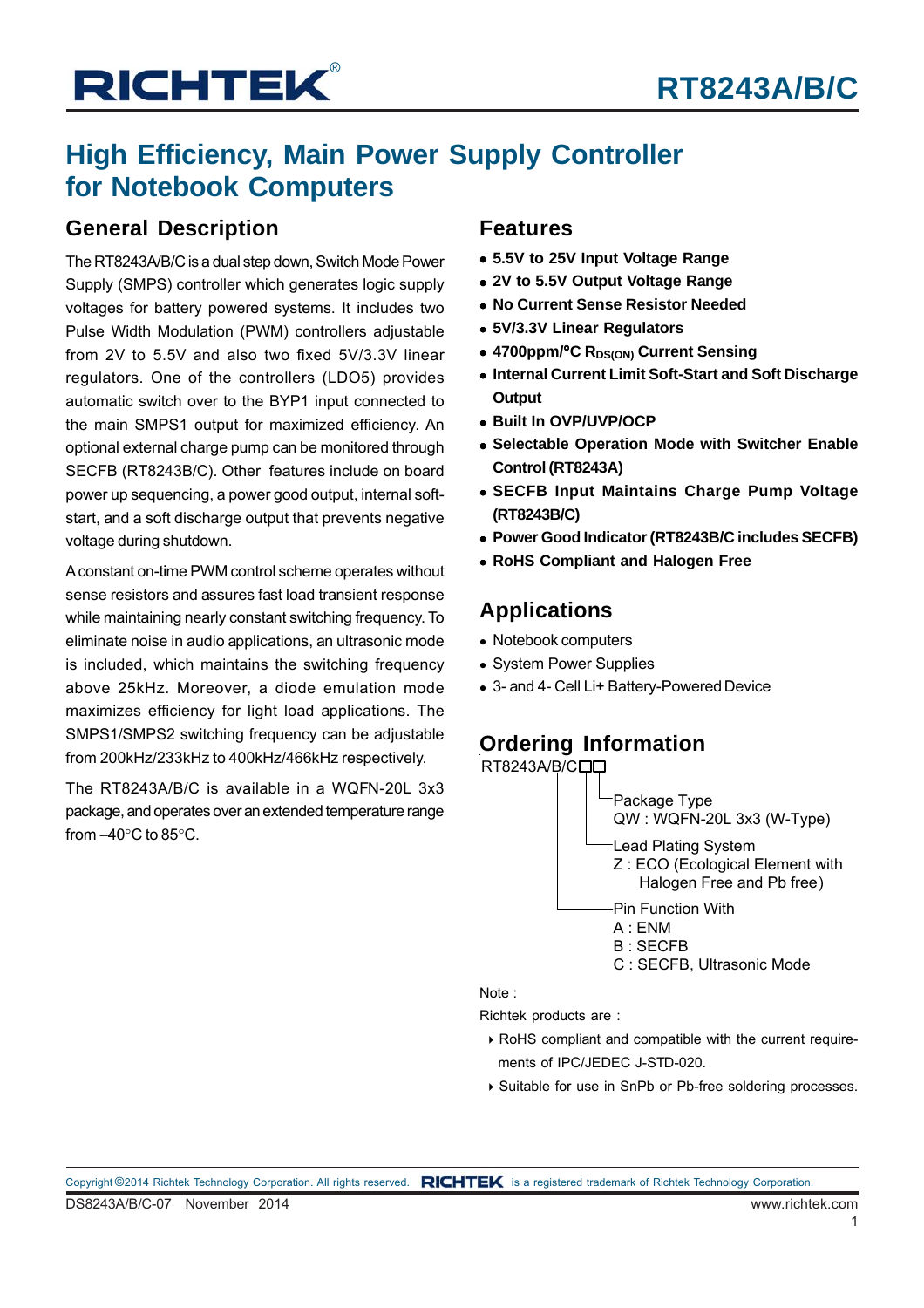

## **Pin Configurations**



(TOP VIEW)



RT8243A RT8243B/C

WQFN-20L 3x3

## **Marking Information**

#### RT8243AZQW



8A : Product Code YMDNN : Date Code

#### RT8243BZQW



7A : Product Code YMDNN : Date Code

#### RT8243CZQW

0B YM DNN

0B : Product Code YMDNN : Date Code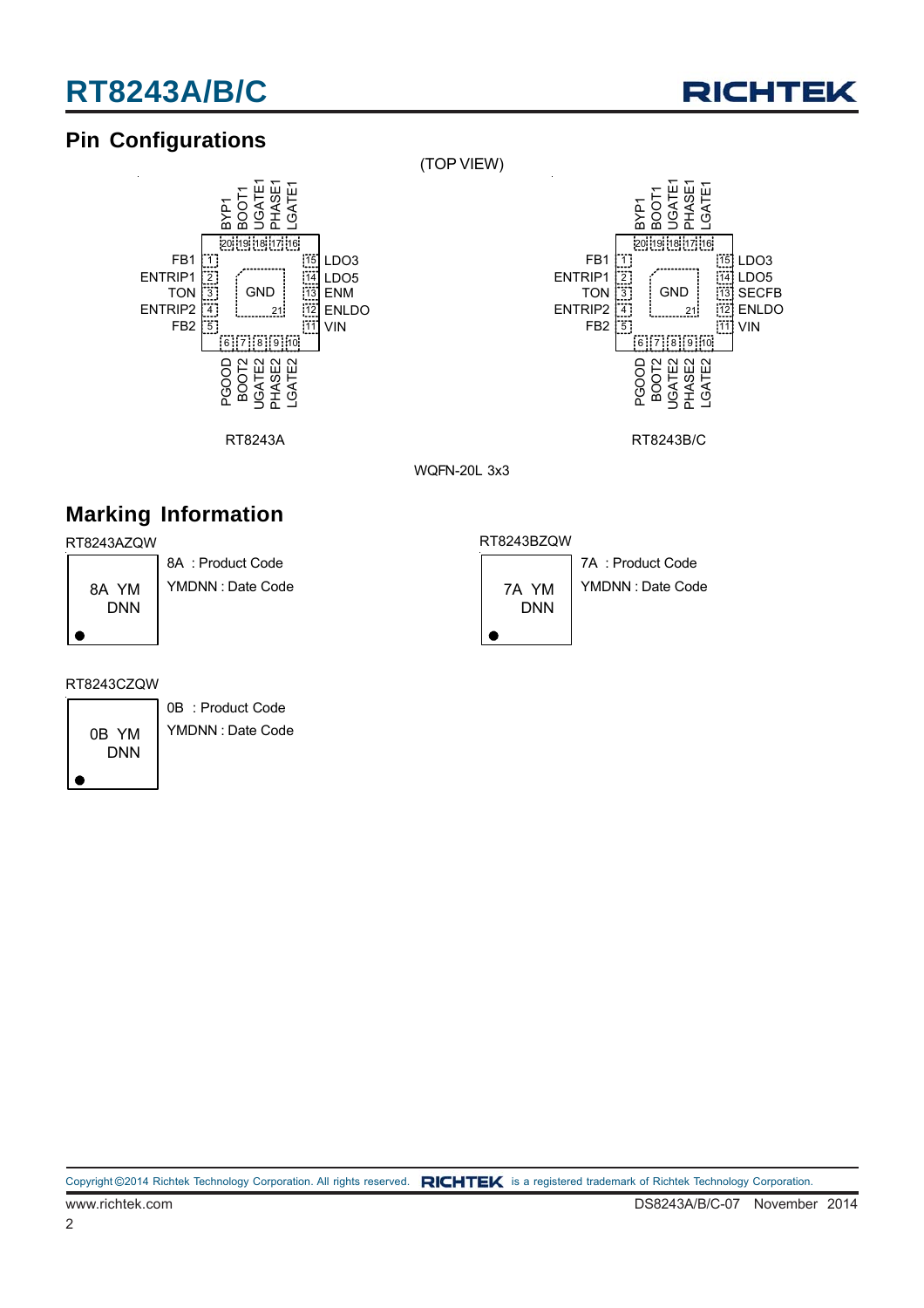## **Typical Application Circuit**



Figure 1. RT8243A NB Main Supply Typical Application Circuit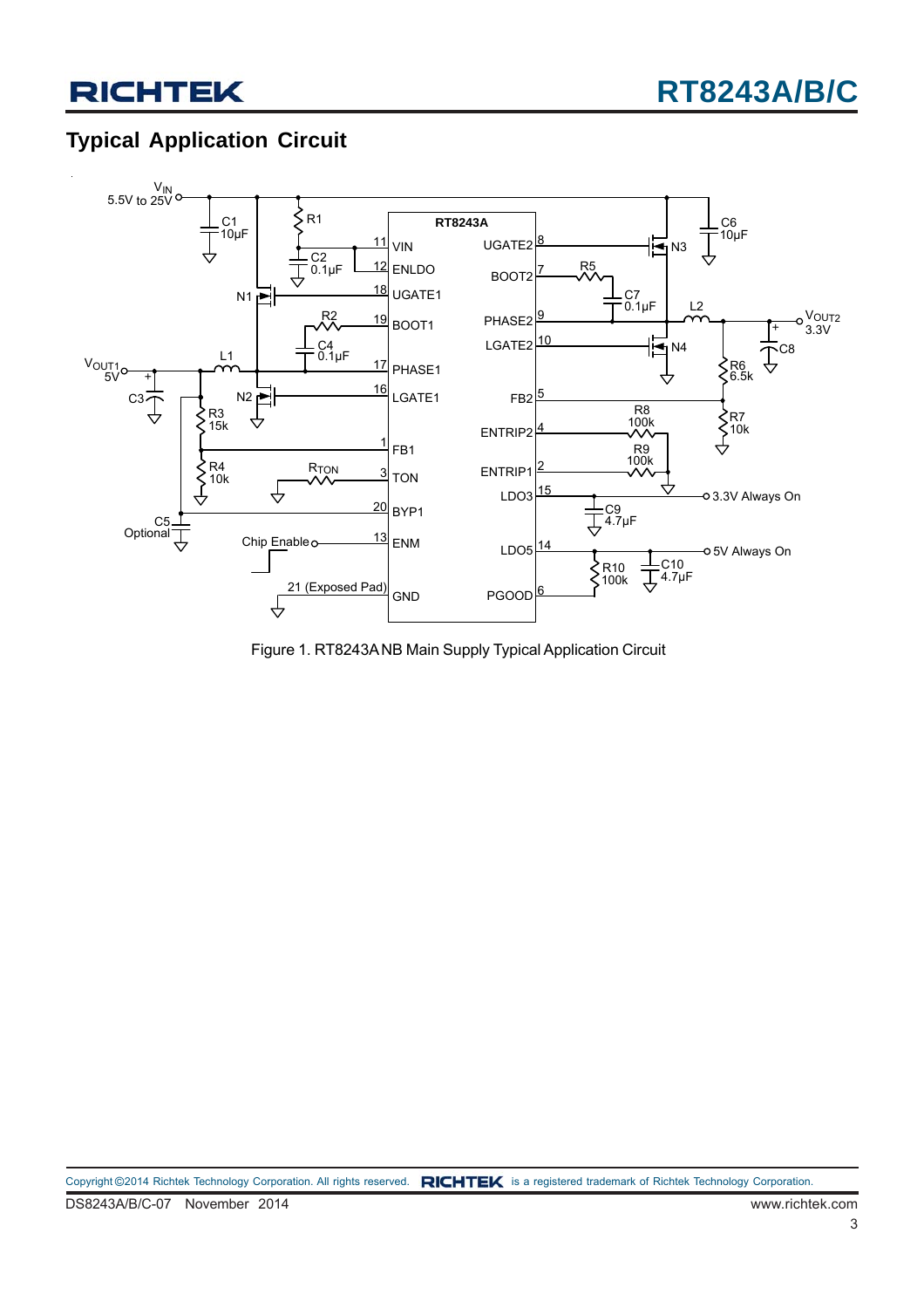



Figure 2. RT8243B/C NB Main Supply Typical Application Circuit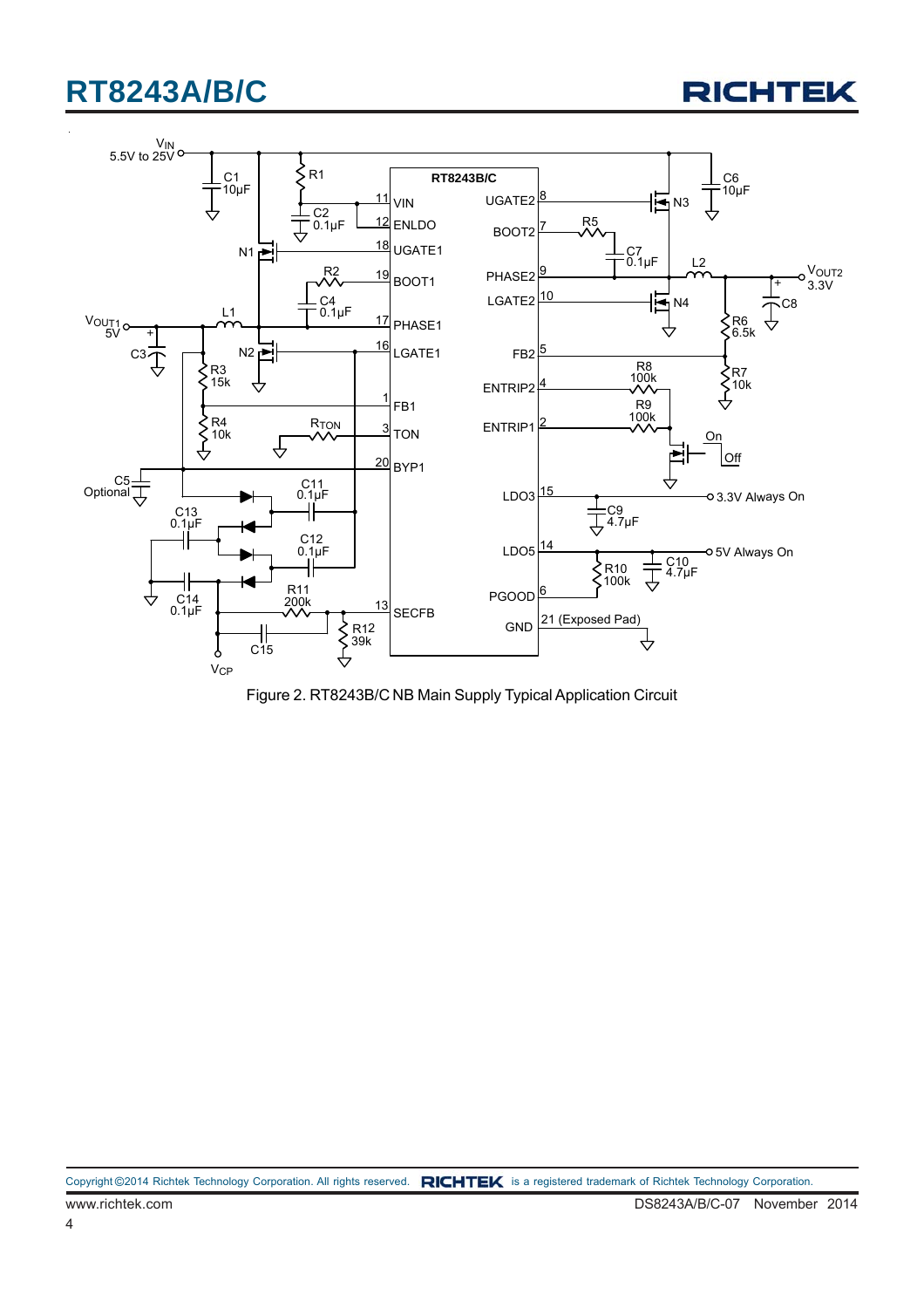## **Functional Pin Description**

| Pin No.                             | <b>Pin Name</b>             | <b>Pin Function</b>                                                                                                                                                                                                                                                                                                                                                                                                                                                                             |
|-------------------------------------|-----------------------------|-------------------------------------------------------------------------------------------------------------------------------------------------------------------------------------------------------------------------------------------------------------------------------------------------------------------------------------------------------------------------------------------------------------------------------------------------------------------------------------------------|
| 1                                   | FB1                         | SMPS1 Feedback Input. Connect FB1 to a resistive voltage divider from SMPS1<br>output to GND for adjustable output from 2V to 5.5V.                                                                                                                                                                                                                                                                                                                                                             |
| $\overline{2}$<br>ENTRIP1           |                             | Channel 1 Enable and Current Limit Setting Input. Connect resistor to GND to set<br>the threshold for Channel 1 synchronous R <sub>DS(ON)</sub> sense. The GND-PHASE1<br>current limit threshold is 1/10th the voltage seen at ENTRIP1 over a 0.5V to 3V<br>range. There is an internal 10µA current source from LDO5 to ENTRIP1. Leave<br>ENTRIP1 floating or drive it above 4.5V to shut down channel 1.                                                                                      |
| 3                                   | <b>TON</b>                  | ON-Time/Frequency Adjustment Input. Connect to GND with 56 $k\Omega$ to 100 $k\Omega$ .                                                                                                                                                                                                                                                                                                                                                                                                         |
| ENTRIP2<br>4                        |                             | Channel 2 Enable and Current Limit Setting Input. Connect resistor to GND to set<br>the threshold for Channel 2 synchronous R <sub>DS(ON)</sub> sense. The GND-PHASE2<br>current limit threshold is 1/10th the voltage seen at ENTRIP2 over a 0.5V to 3V<br>range. There is an internal 10µA current source from LDO5 to ENTRIP2. Leave<br>ENTRIP2 floating or drive it above 4.5V to shut down channel 2.                                                                                      |
| 5                                   | FB <sub>2</sub>             | SMPS2 Feedback Input. Connect FB2 to a resistive voltage divider from SMPS2<br>output to GND for adjustable output from 2V to 5.5V.                                                                                                                                                                                                                                                                                                                                                             |
|                                     | <b>PGOOD</b>                | Power Good Output for Channel 1 and Channel 2 (RT8243A).                                                                                                                                                                                                                                                                                                                                                                                                                                        |
| 6                                   |                             | Power Good Output for Channel 1, Channel 2 and SECFB (RT8243B/C).                                                                                                                                                                                                                                                                                                                                                                                                                               |
| $\overline{7}$<br>BOOT <sub>2</sub> |                             | Boost Flying Capacitor Connection for SMPS2. Connect to an external capacitor<br>according to the typical application circuits.                                                                                                                                                                                                                                                                                                                                                                 |
| 8<br>UGATE <sub>2</sub>             |                             | Upper Gate Driver Output for SMPS2. UGATE2 swings between PHASE2 and<br>BOOT2.                                                                                                                                                                                                                                                                                                                                                                                                                  |
| 9                                   | PHASE2                      | Switch Node for SMPS2. PHASE2 is the internal lower supply rail for the UGATE2<br>high side gate driver. PHASE2 is also the current sense input for the SMPS2.                                                                                                                                                                                                                                                                                                                                  |
| 10                                  | LGATE2                      | Lower Gate Drive Output for SMSP2. LGATE2 swings between GND and LDO5.                                                                                                                                                                                                                                                                                                                                                                                                                          |
| 11                                  | <b>VIN</b>                  | Supply Input for LDO5.                                                                                                                                                                                                                                                                                                                                                                                                                                                                          |
| 12                                  | <b>ENLDO</b>                | Master Enable Input. LDO5/LDO3 is enabled if it is within logic high level and<br>disabled if it is less than the logic low level. Leave ENLDO floating to default<br>enable LDO5/LDO3.                                                                                                                                                                                                                                                                                                         |
|                                     | <b>ENM</b><br>(RT8243A)     | Mode Selection with Enable Input. Pull up to LDO5 (Ultrasonic mode) or LDO3<br>(DEM) to turn on both switch Channels. Short to GND for shutdown.                                                                                                                                                                                                                                                                                                                                                |
| 13                                  | <b>SECFB</b><br>(RT8243B/C) | Change Pump Feedback Pin. The SECFB is used to monitor the optional external<br>charge pump. Connect a resistive divider from the change pump output to GND to<br>detect the output. If SECFB drops below its feedback threshold, an ultrasonic<br>pulse occurs to refresh the charge pump driven by LGATE1 or LGATE2.<br>If SECFB drops below its UV threshold, the switcher channels stop working and<br>enter into discharge-mode. Pull up to LDO5 or LDO3 to disable SECFB UVP<br>function. |
| 14                                  | LDO <sub>5</sub>            | 5V Linear Regulator Output. LDO5 is the supply voltage for the low side MOSFET<br>driver and also the analog supply voltage for the device. Bypass a minimum $4.7\mu$ F<br>ceramic capacitor to GND                                                                                                                                                                                                                                                                                             |
| 15                                  | LDO <sub>3</sub>            | 3.3V Linear Regulator Output. Bypass a minimum 4.7µF ceramic capacitor to<br>GND.                                                                                                                                                                                                                                                                                                                                                                                                               |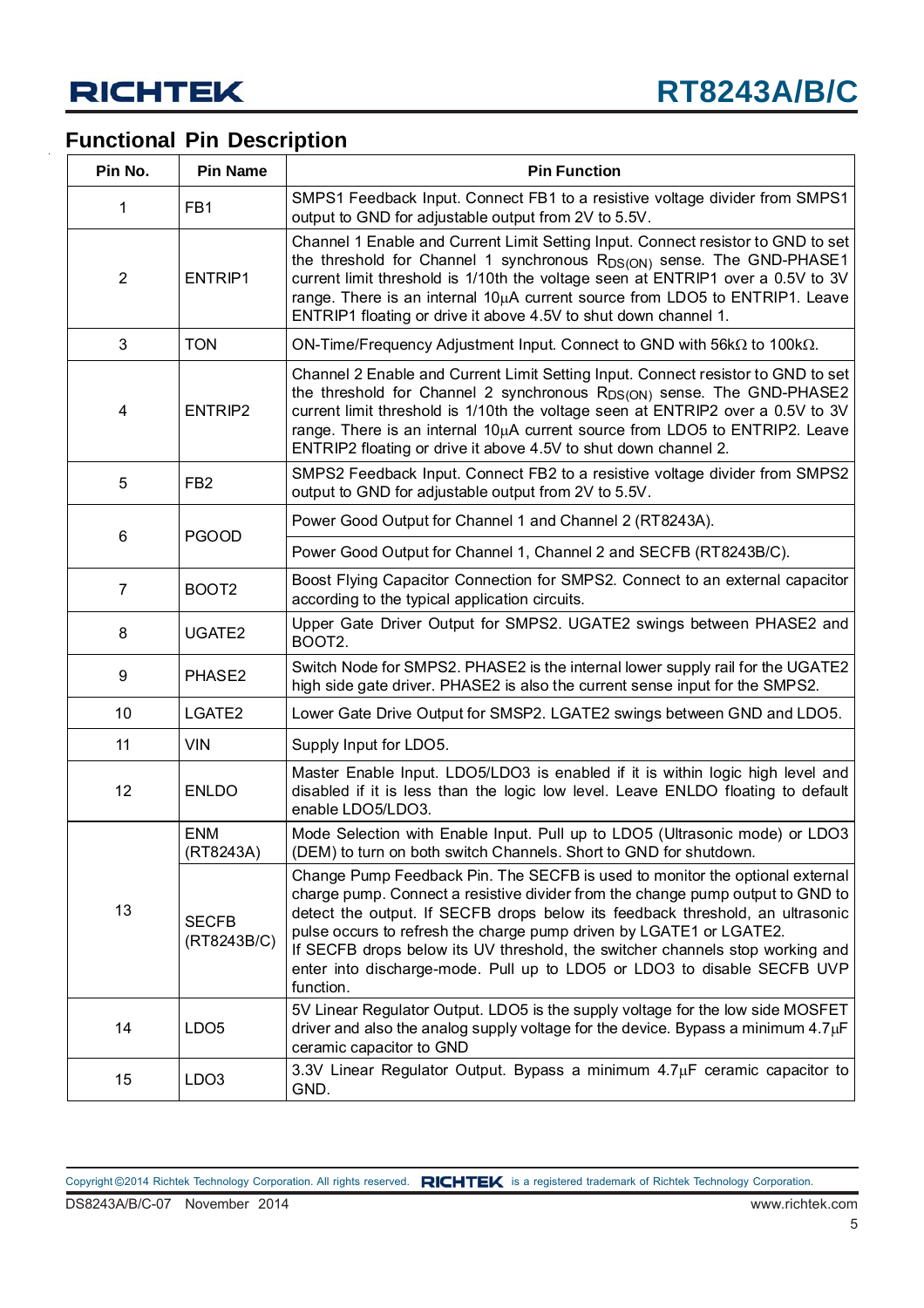

| Pin No.          | <b>Pin Name</b>   | <b>Pin Function</b>                                                                                                                                        |
|------------------|-------------------|------------------------------------------------------------------------------------------------------------------------------------------------------------|
| 16               | LGATE1            | Lower Gate Driver Output for SMPS1. LGATE1 swings between GND and<br>LDO <sub>5</sub> .                                                                    |
| 17               | PHASE1            | Switch Node SMPS1. PHASE1 is the internal lower supply rail for the UGATE1<br>high side gate driver. PHASE1 is also the current sense input for the SMPS1. |
| 18               | UGATE1            | Upper Gate Driver Output for SMPS1. UGATE1 swings between PHASE1 and<br>BOOT <sub>1</sub>                                                                  |
| 19               | BOOT <sub>1</sub> | Boost Flying Capacitor Connection for SMPS1. Connect to an external<br>capacitor according to the typical application circuits.                            |
| 20               | BYP <sub>1</sub>  | Switch Over Source Voltage Input for LDO5.                                                                                                                 |
| 21 (Exposed Pad) | <b>GND</b>        | Analog Ground and Power Ground. The exposed pad must be soldered to a<br>large PCB and connected to GND for maximum power dissipation.                     |

## **Function Block Diagram**

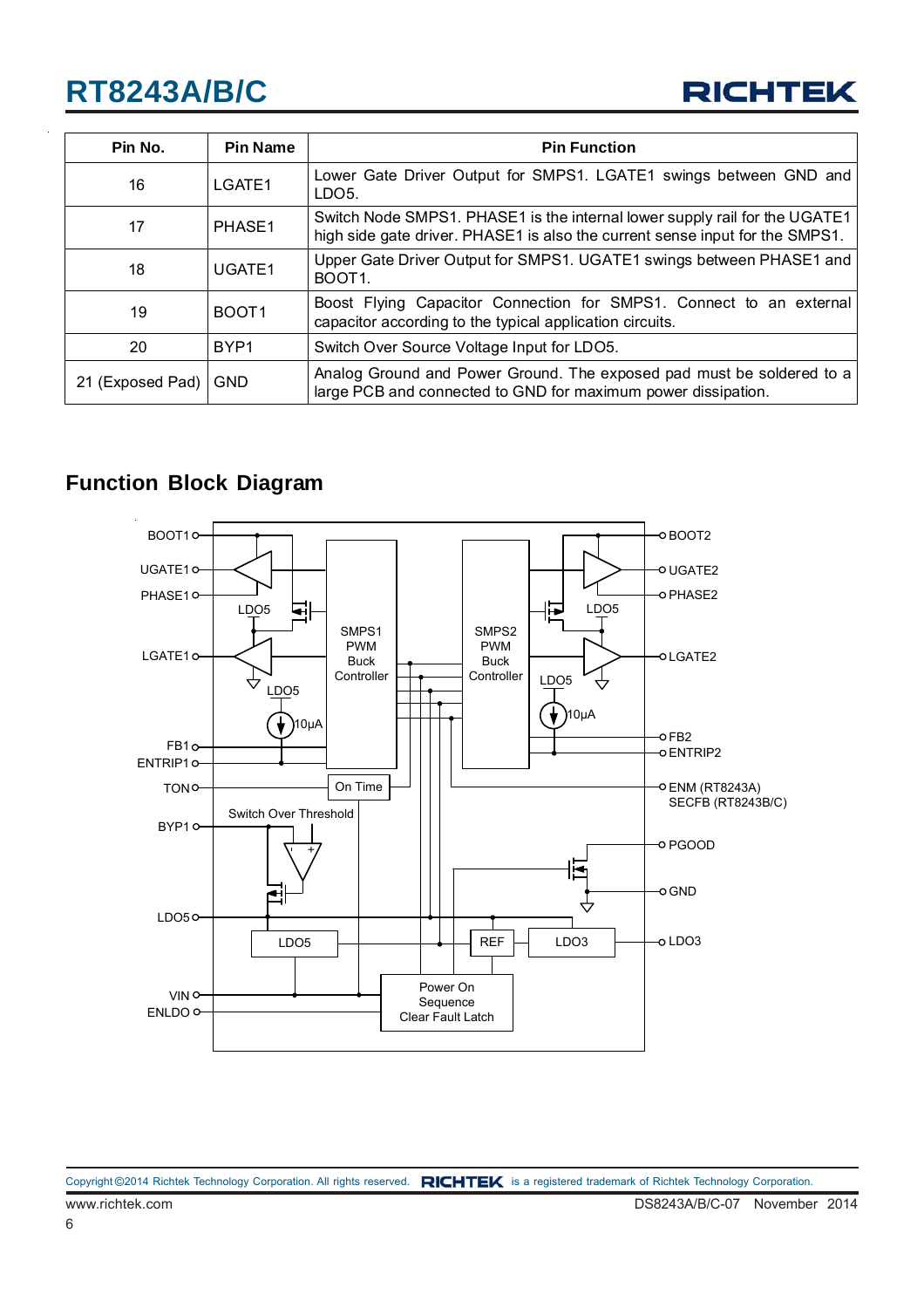## **Absolute Maximum Ratings** (Note 1)

| • BOOTx to PHASEx                                                                                          |  |
|------------------------------------------------------------------------------------------------------------|--|
|                                                                                                            |  |
|                                                                                                            |  |
| • ENTRIPx, FBx, TON, BYP1, PGOOD, LDO5, LDO3, ENM/SECFB to GND ------------------------------- -0.3V to 6V |  |
| • PHASEx to GND                                                                                            |  |
|                                                                                                            |  |
|                                                                                                            |  |
| • UGATEx to PHASEx                                                                                         |  |
|                                                                                                            |  |
|                                                                                                            |  |
| • LGATEx to GND                                                                                            |  |
|                                                                                                            |  |
|                                                                                                            |  |
| • Power Dissipation, $P_D @ T_A = 25^{\circ}C$                                                             |  |
|                                                                                                            |  |
| • Package Thermal Resistance (Note 2)                                                                      |  |
|                                                                                                            |  |
|                                                                                                            |  |
|                                                                                                            |  |
|                                                                                                            |  |
|                                                                                                            |  |
| • ESD Susceptibility (Note 3)                                                                              |  |
|                                                                                                            |  |
|                                                                                                            |  |

### Recommended Operating Conditions (Note 4)

|                                            | 5.5V to 25V                        |
|--------------------------------------------|------------------------------------|
|                                            | –40°C to 125°C                     |
| • Ambient Temperature Range -------------- | $-40^{\circ}$ C to 85 $^{\circ}$ C |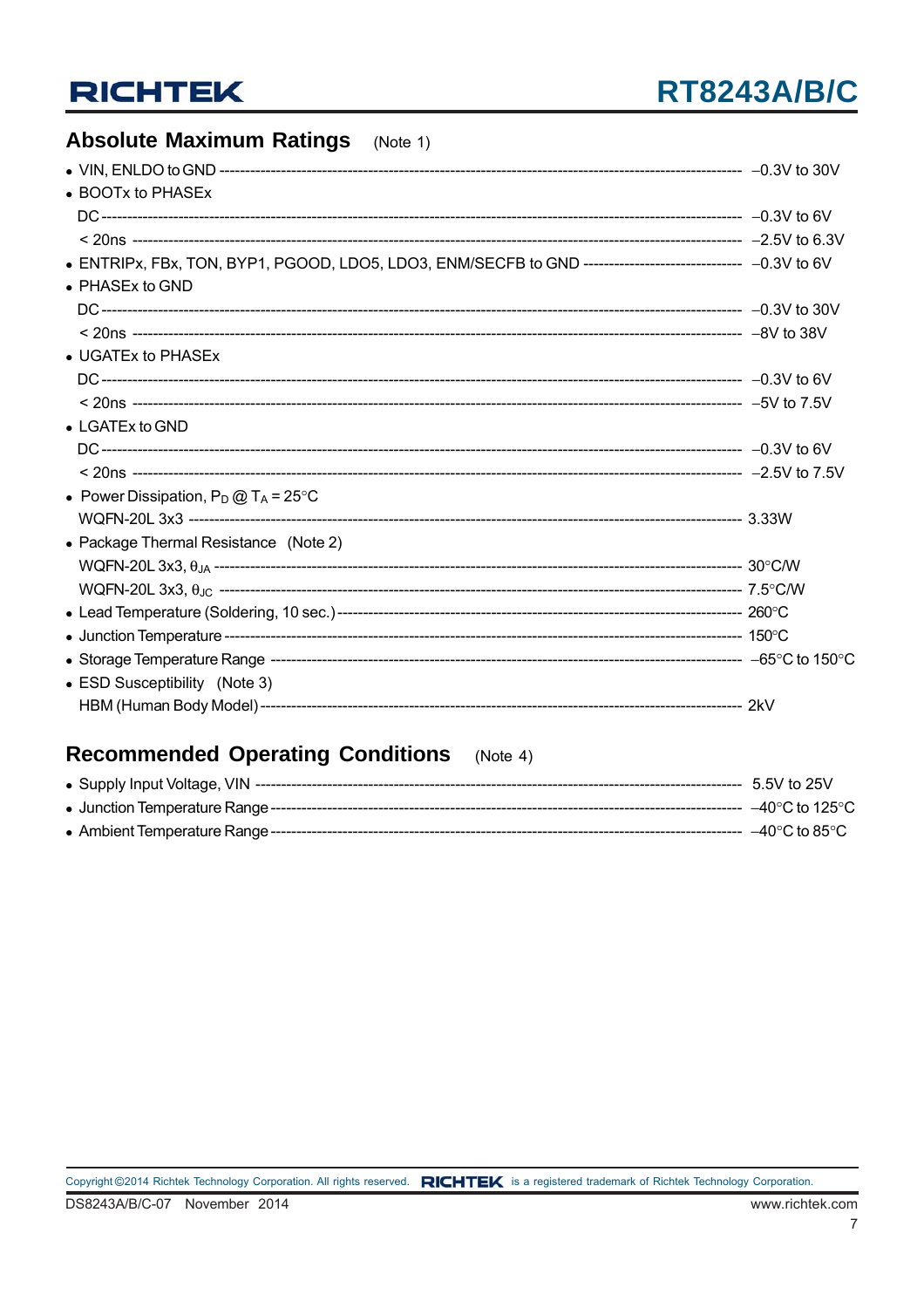

## **Electrical Characteristics**

( $V_{IN}$  = 12V,  $V_{ENLDO}$  = 5V,  $V_{ENTRIPX}$  = 2V,  $V_{BYPI}$  = 5V, No Load on LDO5, LDO3, T<sub>A</sub> = 25°C, unless otherwise specified)

| <b>Parameter</b>                              | Symbol              | <b>Test Conditions</b>                                         |                                                               | Min                      | <b>Typ</b>     | <b>Max</b>               | Unit    |
|-----------------------------------------------|---------------------|----------------------------------------------------------------|---------------------------------------------------------------|--------------------------|----------------|--------------------------|---------|
| <b>Input Supply</b>                           |                     |                                                                |                                                               |                          |                |                          |         |
|                                               |                     | <b>Rising Threshold</b>                                        |                                                               | $\overline{a}$           | 5.1            | 5.5                      |         |
| <b>VIN Power On Reset</b>                     |                     | <b>Falling Threshold</b>                                       |                                                               | 3.5                      | --             | 4.5                      | $\vee$  |
| <b>VIN Shutdown Current</b>                   | <b>IVIN_SHDN</b>    | $V_{ENLDO} = GND$                                              |                                                               | --                       | 20             | 40                       |         |
| <b>VIN Standby Supply</b><br>Current          | <b>IVIN_SBY</b>     | <b>Both SMPS Off</b>                                           |                                                               | $- -$                    | 250            | 350                      | $\mu$ A |
| Quiescent Power<br>Consumption                | lQ                  |                                                                | Both SMPSs on, FBx = 2.1V,<br>BYP1 = 5V, ENM = 3.3V (RT8243A) | --                       | 5              | $\overline{7}$           | mW      |
| <b>SMPS Output and FB Voltage</b>             |                     |                                                                |                                                               |                          |                |                          |         |
|                                               |                     | FBx, CCM Operation                                             |                                                               | --                       | $\overline{2}$ | --                       |         |
| <b>FBx Regulation Voltage</b>                 | <b>VFBx</b>         | FBx, DEM Operation                                             |                                                               | 1.98                     | 2.006          | 2.03                     | V       |
| Output Voltage<br>Adjustable Range            |                     | SMPS1, SMPS2                                                   |                                                               | $\overline{2}$           | --             | 5.5                      | $\vee$  |
| <b>SECFB Voltage</b>                          | <b>VSECFB</b>       | RT8243B                                                        |                                                               | 1.92                     | $\overline{2}$ | 2.08                     |         |
| On Time                                       |                     |                                                                |                                                               |                          |                |                          |         |
| <b>ON-Time Pulse Width</b>                    | t <sub>UGATEx</sub> | $V_{IN} = 20V$<br>$R_{TON} = 56k\Omega$                        | $VPHASE1 = 2V$                                                | $\overline{\phantom{a}}$ | 256            | $\overline{\phantom{a}}$ | ns      |
|                                               |                     |                                                                | $VPHASE2 = 2V$                                                | $-$                      | 220            | --                       |         |
| Minimum Off-Time                              | <b>t</b> LGATEx     | $VFBX = 1.8V$                                                  |                                                               | --                       | --             | 400                      | ns      |
|                                               | f <sub>SMPS1</sub>  |                                                                | <b>SMPS1 Operating Frequency</b>                              |                          | --             | 400                      | kHz     |
| <b>Frequency Range</b>                        | f <sub>SMPS2</sub>  |                                                                | <b>SMPS2 Operating Frequency</b>                              |                          | --             | 466                      |         |
| <b>Ultrasonic Mode</b><br>Frequency           | f <sub>ASM</sub>    | RT8243C, $V_{PHASEX}$ = 50mV                                   |                                                               | 25                       | --             | $\hspace{0.05cm}$        | kHz     |
| Soft-Start                                    |                     |                                                                |                                                               |                          |                |                          |         |
| Soft-Start Time                               | tssx                | from ENTRIPx Enable                                            | Zero to 200mV Current Limit Threshold                         | $-$                      | $\overline{2}$ | $\overline{\phantom{a}}$ | ms      |
| <b>Current Sense</b>                          |                     |                                                                |                                                               |                          |                |                          |         |
| <b>Current Limit Current</b><br>Source        | <b>IENTRIPX</b>     | $V_{ENTRIPx} = 0.9V$                                           |                                                               | 9.4                      | 10             | 10.6                     | μA      |
| <b>Temperature Coefficient</b><br>of IENTRIPX |                     | On The Basis of 25°C                                           |                                                               | $--$                     | 4700           | <b>Common</b>            | ppm/°C  |
| <b>Current Limit Adjustment</b><br>Range      |                     |                                                                | $V_{ENTRIPx}$ = $I_{ENTRIPx}$ x Rentripx                      |                          | --             | 2.7                      | V       |
| <b>Current Limit Threshold</b>                | <b>VENTRIPX</b>     | $GND - PHASEx, V_{ENTRIPx} = 2V$                               |                                                               | 180                      | 200            | 225                      | mV      |
| Zero-Current Threshold                        | Vzc                 | $GND - PHASEx, FBx = 2.1V$                                     |                                                               | $\overline{\phantom{a}}$ | 3              | --                       | mV      |
| <b>Internal Regulator and Reference</b>       |                     |                                                                |                                                               |                          |                |                          |         |
|                                               |                     | $VBYP1 = 0V, ILDO5 < 100mA$                                    |                                                               | 4.9                      | 5              | 5.1                      |         |
|                                               |                     | $V_{BYP1} = 0V$ , $I_{LDOS} < 100mA$ ,                         |                                                               | 4.75                     | --             | 5.25                     |         |
| LDO5 Output Voltage                           | VLDO <sub>5</sub>   | $6.5V < V_{IN} < 25V$                                          |                                                               |                          |                |                          | V       |
|                                               |                     | $V_{BYP1} = 0V$ , $I_{LDO5} < 50mA$ ,<br>$5.5V < V_{IN} < 25V$ |                                                               | 4.75                     | --             | 5.25                     |         |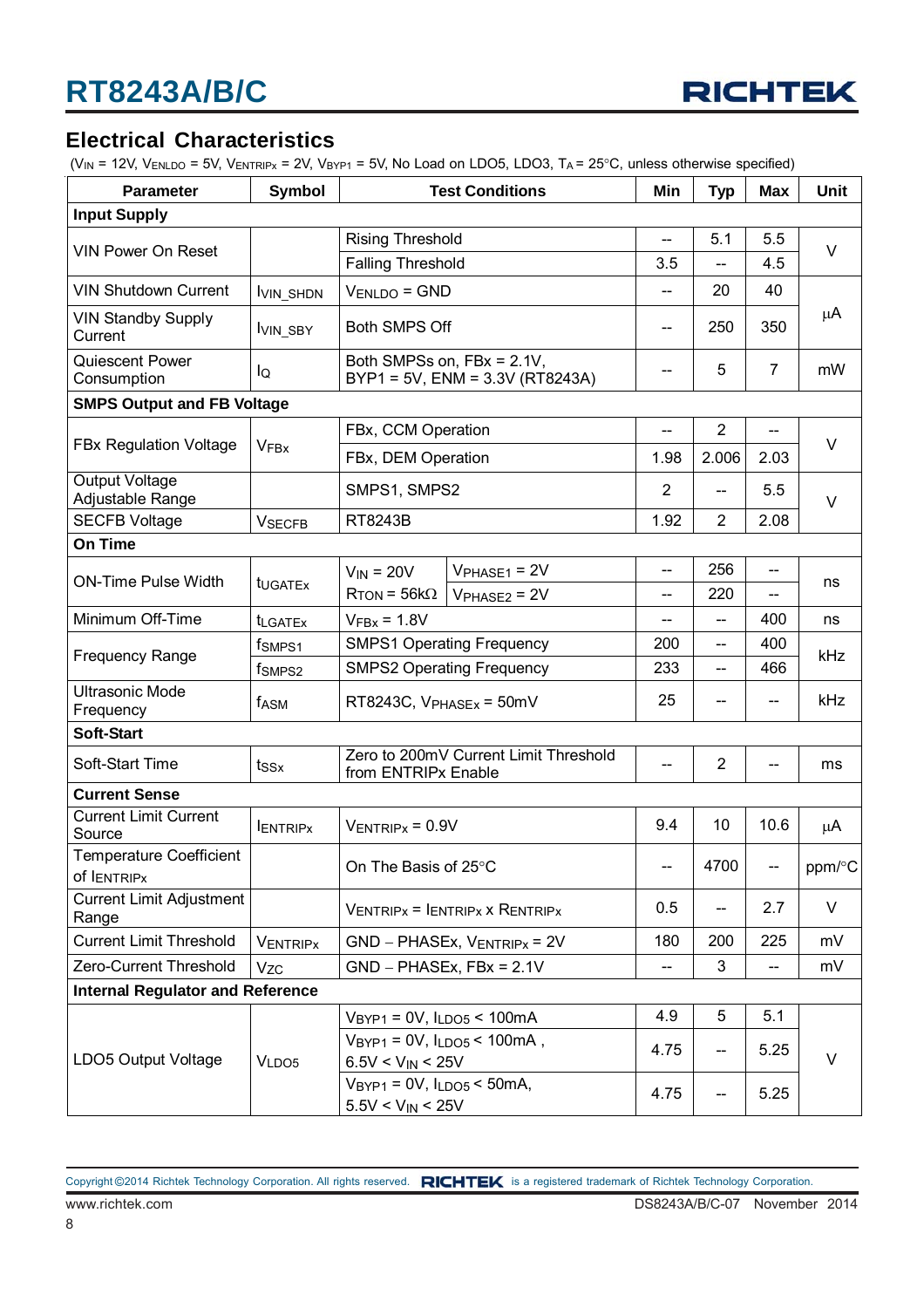# **RT8243A/B/C**

| <b>Parameter</b>                                           | <b>Symbol</b>            | <b>Test Conditions</b>                                                     |                          | <b>Typ</b> | <b>Max</b>               | Unit         |  |
|------------------------------------------------------------|--------------------------|----------------------------------------------------------------------------|--------------------------|------------|--------------------------|--------------|--|
| LDO5 Output Current                                        | <b>ISHORT5</b>           | $V_{BYP1} = 0V$ , $V_{LDO5} = 4.5V$                                        | 150                      | 225        | 300                      | mA           |  |
| 5V Switchover Threshold                                    | <b>VBYP1TH</b>           | Falling Edge, Rising Edge with FB1<br><b>Regulation Point</b>              | 4.53                     | 4.66       | 4.79                     | $\vee$       |  |
| 5V Switch R <sub>DS(ON)</sub>                              | <b>RBYPSW</b>            | $VBYP1 = 5V, ILDO5 = 50mA$                                                 | --                       | 1.5        | 3                        | Ω            |  |
| LDO3 Output Voltage                                        | VLDO3                    | $VBYP1 = 0V, ILDO3 < 100mA$                                                | 3.234                    | 3.3        | 3.366                    | $\vee$       |  |
|                                                            |                          | $VBYP1 = 5V, ILDO3 < 100mA$                                                | 3.2                      | 3.3        | 3.46                     |              |  |
| LDO3 Output Current                                        | ISHORT3                  | $V_{BYP1} = 0V$ , $V_{LDO3} = 2.9V$                                        | 80                       | 150        | 260                      | mA           |  |
| <b>UVLO</b>                                                |                          |                                                                            |                          |            |                          |              |  |
| LDO5 UVLO Threshold                                        | VUVLO <sub>5</sub>       | <b>Rising Edge</b>                                                         | --                       | 4.35       | 4.5                      |              |  |
|                                                            |                          | <b>Falling Edge</b>                                                        | 3.9                      | 4.05       | 4.2                      | $\vee$       |  |
| LDO3 UVLO Threshold                                        | VUVLO <sub>3</sub>       | <b>Both SMPS Off</b>                                                       | 1.9                      | 2.2        | 2.5                      |              |  |
| <b>Power Good</b>                                          |                          |                                                                            |                          |            |                          |              |  |
| <b>PGOOD Threshold</b>                                     | VPGOOD                   | PGOOD Detect, Rising edge with<br>soft-start delay time. Hysteresis = 2.5% | $-14$                    | $-10$      | $-6$                     | %            |  |
| PGOOD Propagation<br>Delay                                 | t <sub>PD_PGOOD</sub>    | <b>Falling Edge</b>                                                        | $-$                      | 5          | --                       | $\mu$ S      |  |
| PGOOD Leakage Current   ILK_PGOOD                          |                          | High State, Forced to 5.5V                                                 | --                       | --         | 1                        | μA           |  |
| <b>PGOOD Output Low</b><br>Voltage                         | VSINK_PGOOD              | $I_{SINK} = 4mA$                                                           |                          | --         | 0.4                      | $\vee$       |  |
| <b>SECFB Power Good</b><br>Threshold                       | V <sub>SFB</sub> PGOOD   | SECFB with Respect to 2V<br>(RT8243B/C)                                    | 40                       | 50         | 60                       | %            |  |
| <b>Fault Detection</b>                                     |                          |                                                                            |                          |            |                          |              |  |
| Over Voltage Protection<br><b>Trip Threshold</b>           | Vove                     | OVP Detect, FBx Rising Edge                                                | 108                      | 112        | 116                      | %            |  |
| <b>Over Voltage Protection</b><br><b>Propagation Delay</b> | t <sub>DLY_OVP</sub>     | <b>Rising Edge</b>                                                         | $-$                      | 5          | $\overline{\phantom{a}}$ | $\mu$ S      |  |
| <b>Under Voltage Protection</b>                            | VUVP                     | UVP Detect, FBx Falling Edge.                                              | 53                       | 58         | 63                       | %            |  |
| <b>Trip Threshold</b>                                      | VSFB_UVP                 | UVP Detect, SECFB Falling Edge.                                            | 0.8                      | --         | 1.2                      | $\vee$       |  |
| <b>Under Voltage Protection</b><br>Shutdown Blanking Time  | tss <sub>Hx</sub>        | From ENTRIPx or ENM Enable                                                 | --                       | 5          | $\overline{\phantom{a}}$ | ms           |  |
| <b>Thermal Shutdown</b>                                    |                          |                                                                            |                          |            |                          |              |  |
| <b>Thermal Shutdown</b>                                    | $T_{SD}$                 |                                                                            | --                       | 150        | $\overline{\phantom{a}}$ | $^{\circ}$ C |  |
| <b>Thermal Shutdown</b><br><b>Hysteresis</b>               | $\Delta$ T <sub>SD</sub> |                                                                            | --                       | 10         | --                       | $^{\circ}$ C |  |
| <b>Logic Input</b>                                         |                          |                                                                            |                          |            |                          |              |  |
| <b>ENTRIPx Input Voltage</b>                               | <b>VENTRIPX</b>          | Clear Fault Level/SMPSx Off Level                                          | 4.5                      | --         | --                       | V            |  |
|                                                            |                          | <b>Rising Edge Threshold</b>                                               | 1.2                      | 1.6        | $\overline{c}$           |              |  |
| <b>ENLDO Input Voltage</b>                                 | VENLDO                   | Falling Edge Threshold                                                     | 0.9                      | 0.95       | 1                        | $\vee$       |  |
|                                                            |                          | When ENLDO is Floating (Default<br>Enable)                                 | 2.1                      |            | -−                       |              |  |
|                                                            |                          | Clear Fault Level/SMPSs Off Level                                          | $\overline{\phantom{a}}$ | --         | 0.8                      |              |  |
| <b>ENM Input Voltage</b><br>(RT8243A)                      | <b>VENM</b>              | SMPSs On, DEM Operation                                                    | 2.3                      | --         | 3.6                      | V            |  |
|                                                            |                          | SMPSs On, Ultrasonic Mode Operation                                        | 4.5                      | --         | --                       |              |  |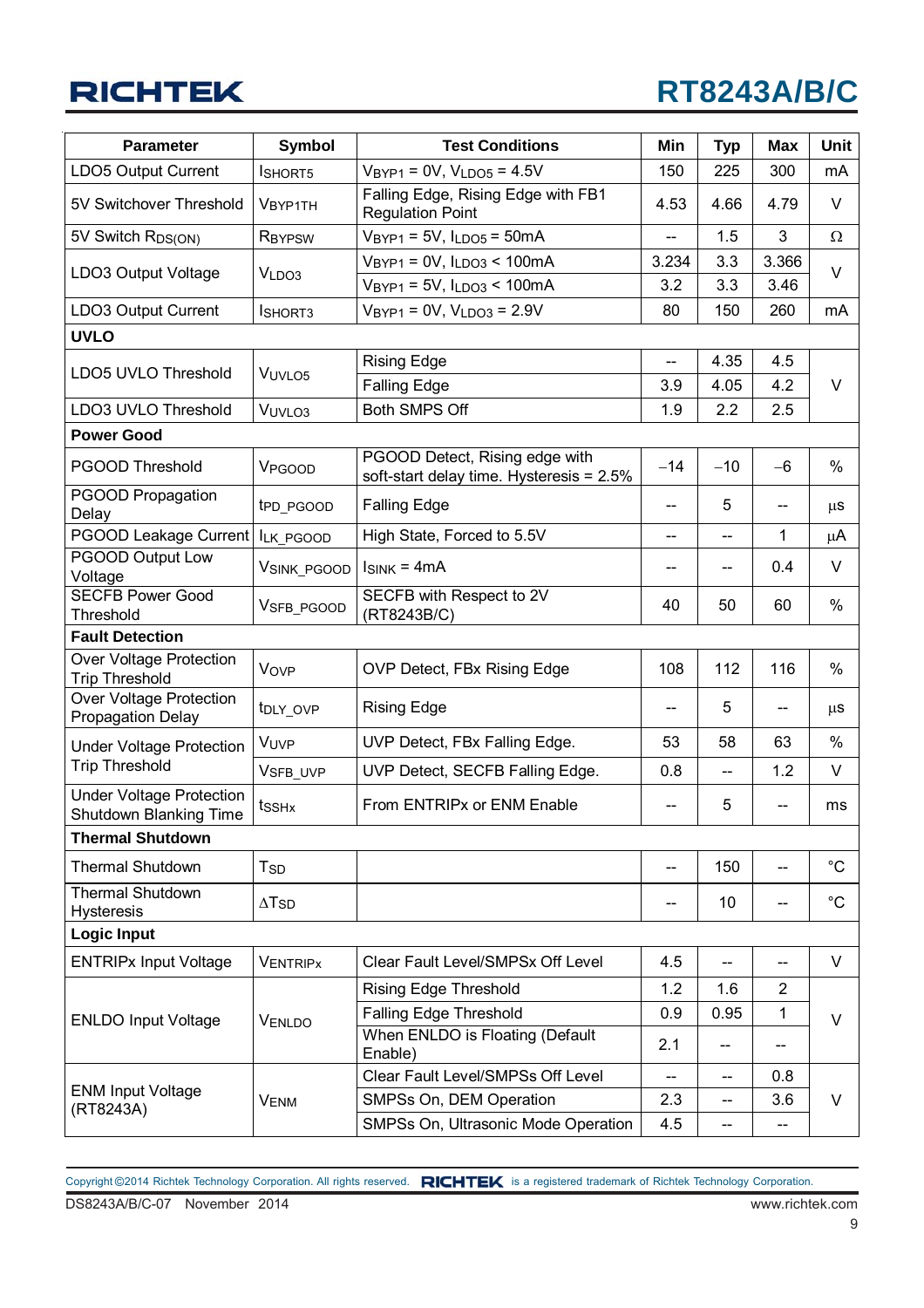

| <b>Parameter</b>                                | Symbol           | <b>Test Conditions</b>                                | <b>Min</b> | <b>Typ</b>     | <b>Max</b> | Unit     |  |
|-------------------------------------------------|------------------|-------------------------------------------------------|------------|----------------|------------|----------|--|
|                                                 | $I_{\text{FBx}}$ | $V_{\text{FBx}}$ = 0V or 5V                           | $-1$       | --             | 1          |          |  |
| Input Leakage Current                           | $I_{P13}$        | $ENM/SECFB = 0V$ or 5V                                | $-1$       | --             | 1          | μA       |  |
|                                                 | <b>ENLDO</b>     | $ENLDO = 0V$ or 5V                                    | $-1$       |                | 3          |          |  |
| <b>Internal BOOT Switch</b>                     |                  |                                                       |            |                |            |          |  |
| Internal Boost Charging<br>Switch On-Resistance | RBOOTX           | LDO5 to BOOTx, 10mA                                   |            |                | 90         | $\Omega$ |  |
| <b>Power MOSFET Drivers</b>                     |                  |                                                       |            |                |            |          |  |
| <b>UGATEx On-Resistance</b>                     | RUGATEST         | Source, $V_{\text{BOOTx}} - V_{\text{UGATEx}} = 0.1V$ | --         | 5              | 8          | Ω        |  |
|                                                 | RUGATESK         | Sink, $V_{UGATEX} - V_{PHASEX} = 0.1V$                |            | $\overline{2}$ | 4          |          |  |
| <b>LGATEx On-Resistance</b>                     | RLGATEST         | Source, $V_{LDO5} - V_{LGATEX} = 0.1V$                | --         | 5              | 8          | Ω        |  |
|                                                 | RLGATESK         | Sink, $V_{LGATEX} = 0.1V$                             | --         | 1.5            | 3          |          |  |
| Dead Time                                       | <b>ILGATERX</b>  | <b>UGATEx Off to LGATEx On</b>                        |            | 30             |            | ns       |  |
|                                                 | tugaterx         | LGATEx Off to UGATEx On                               |            | 40             |            |          |  |

- **Note 1.** Stresses beyond those listed "Absolute Maximum Ratings" may cause permanent damage to the device. These are stress ratings only, and functional operation of the device at these or any other conditions beyond those indicated in the operational sections of the specifications is not implied. Exposure to absolute maximum rating conditions may affect device reliability.
- Note 2.  $θ<sub>JA</sub>$  is measured at T<sub>A</sub> = 25°C on a high effective thermal conductivity four-layer test board per JEDEC 51-7.  $θ<sub>JC</sub>$  is measured at the exposed pad of the package.
- **Note 3.** Devices are ESD sensitive. Handling precaution is recommended.
- **Note 4.** The device is not guaranteed to function outside its operating conditions.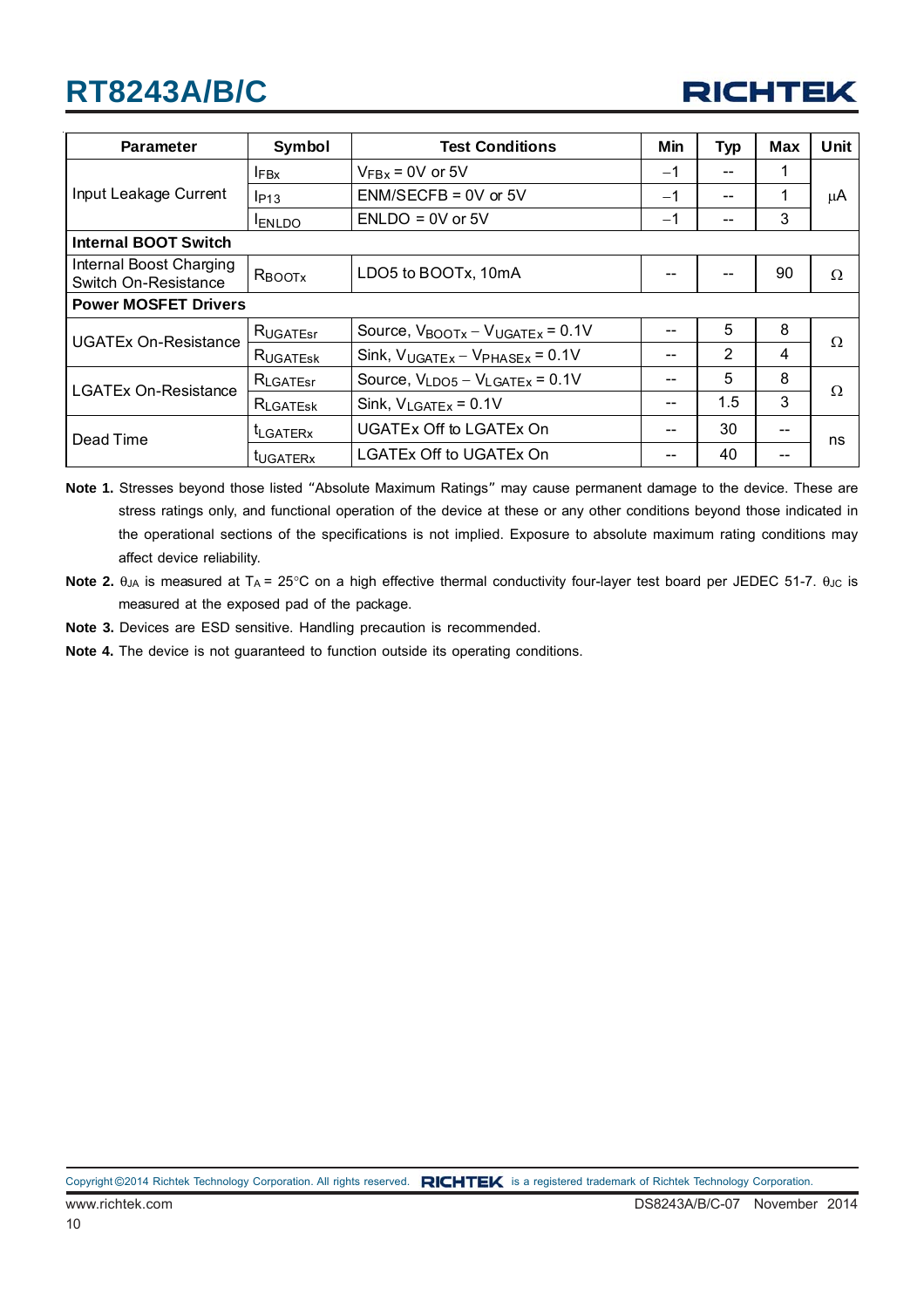## **Typical Operating Characteristics**









**VOUT2 Efficiency vs. Load Current** 



**VOUT2 Efficiency vs. Load Current** 

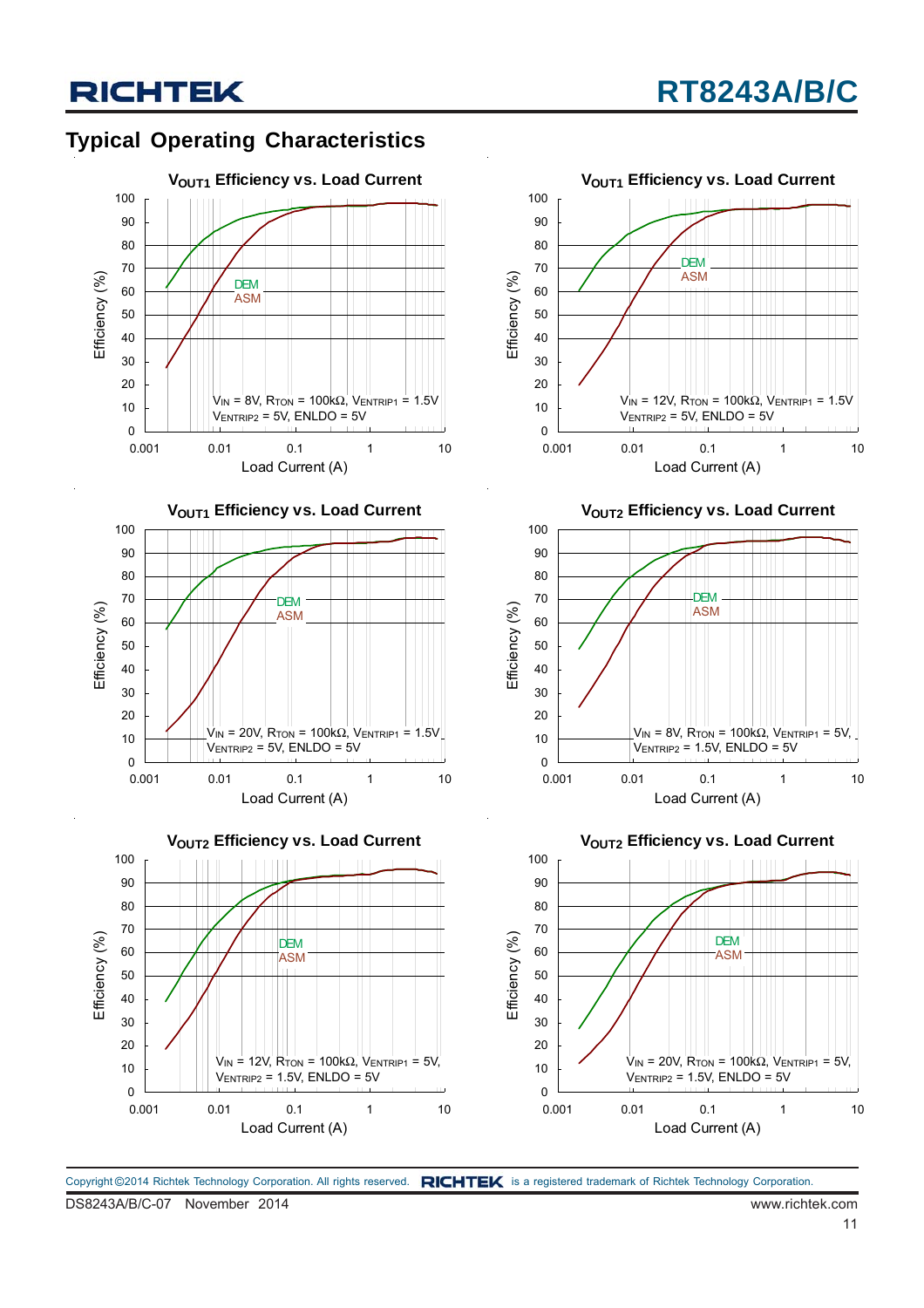



**VOUT1 Switching Frequency vs. Load Current** 



**VOUT2 Switching Frequency vs. Load Current** 



**VOUT1 Switching Frequency vs. Load Current** 



**VOUT2 Switching Frequency vs. Load Current** 



**VOUT2 Switching Frequency vs. Load Current** 

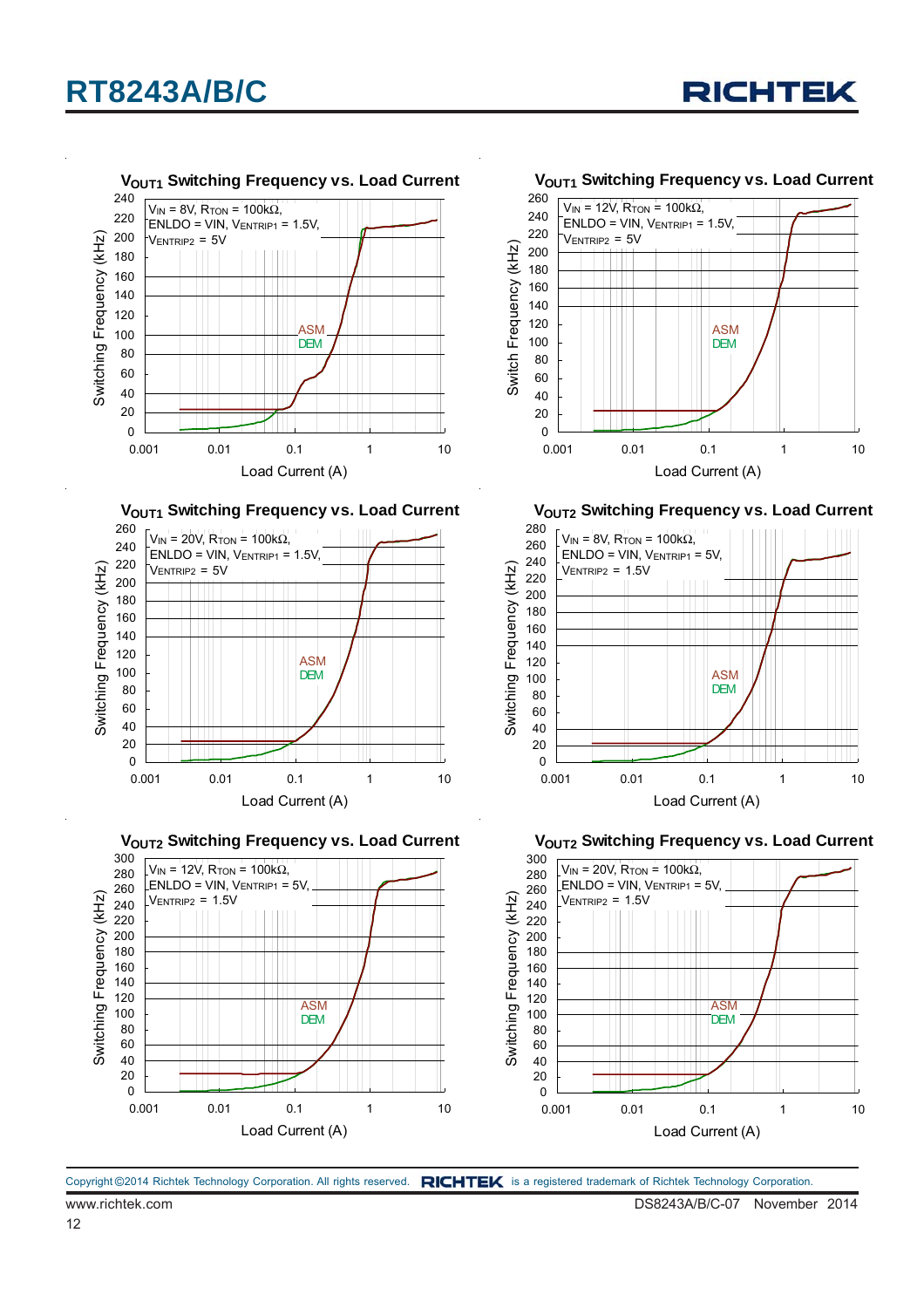

Copyright ©2014 Richtek Technology Corporation. All rights reserved. RICHTEK is a registered trademark of Richtek Technology Corporation.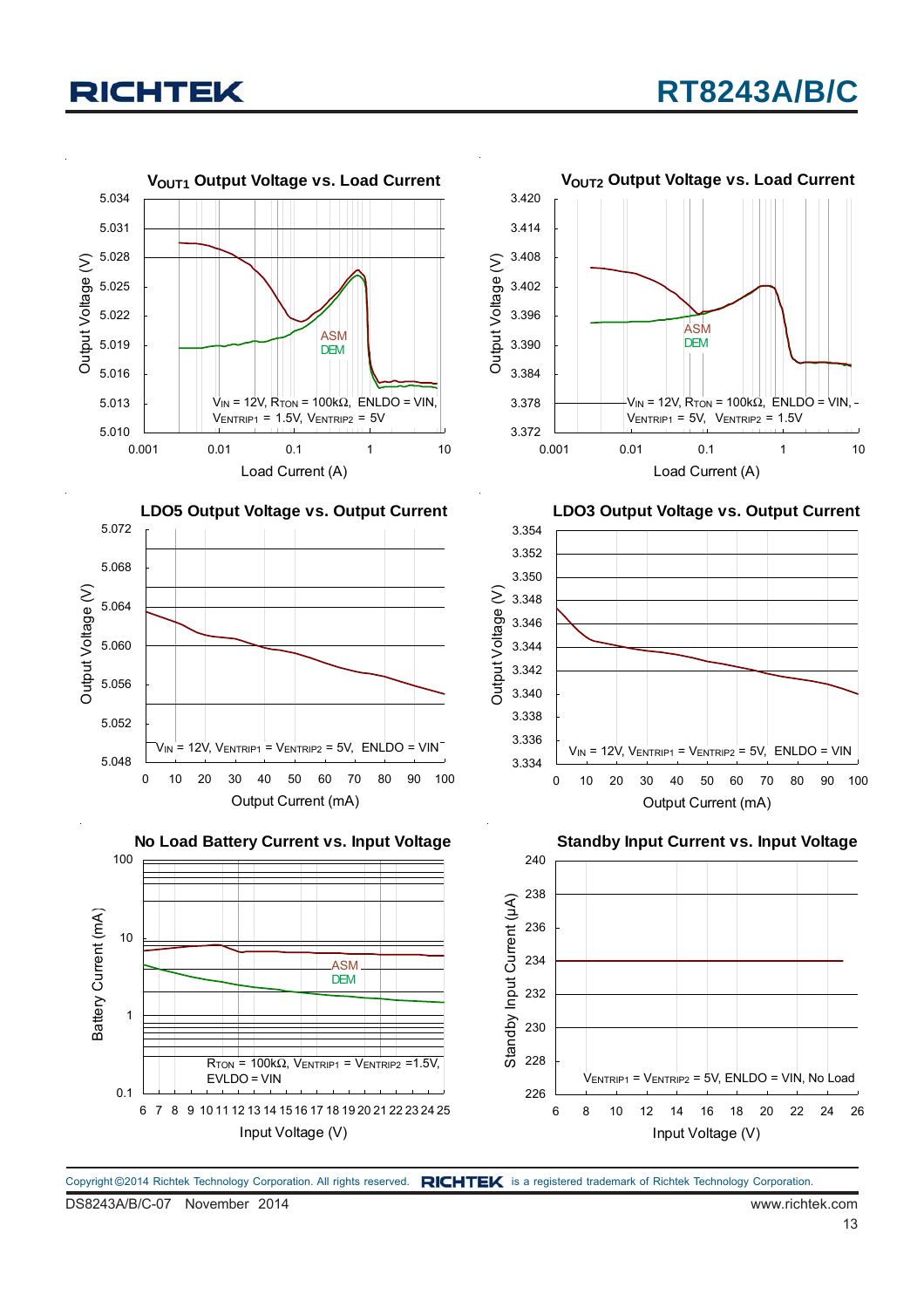



**Power On from ENTRIP1** Time (1ms/Div)  $V_{IN}$  = 12V,  $V_{ENTRIP1}$  =  $V_{ENTRIP2}$  = 1.5V,  $ENLDO = VIN, R<sub>TON</sub> = 100k $\Omega$ , No Load$ V<sub>OUT1</sub> (2V/Div) PGOOD (5V/Div) ENTRIP1  $(5V/Div)$ RT8243B/C



**Power Off from ENM**



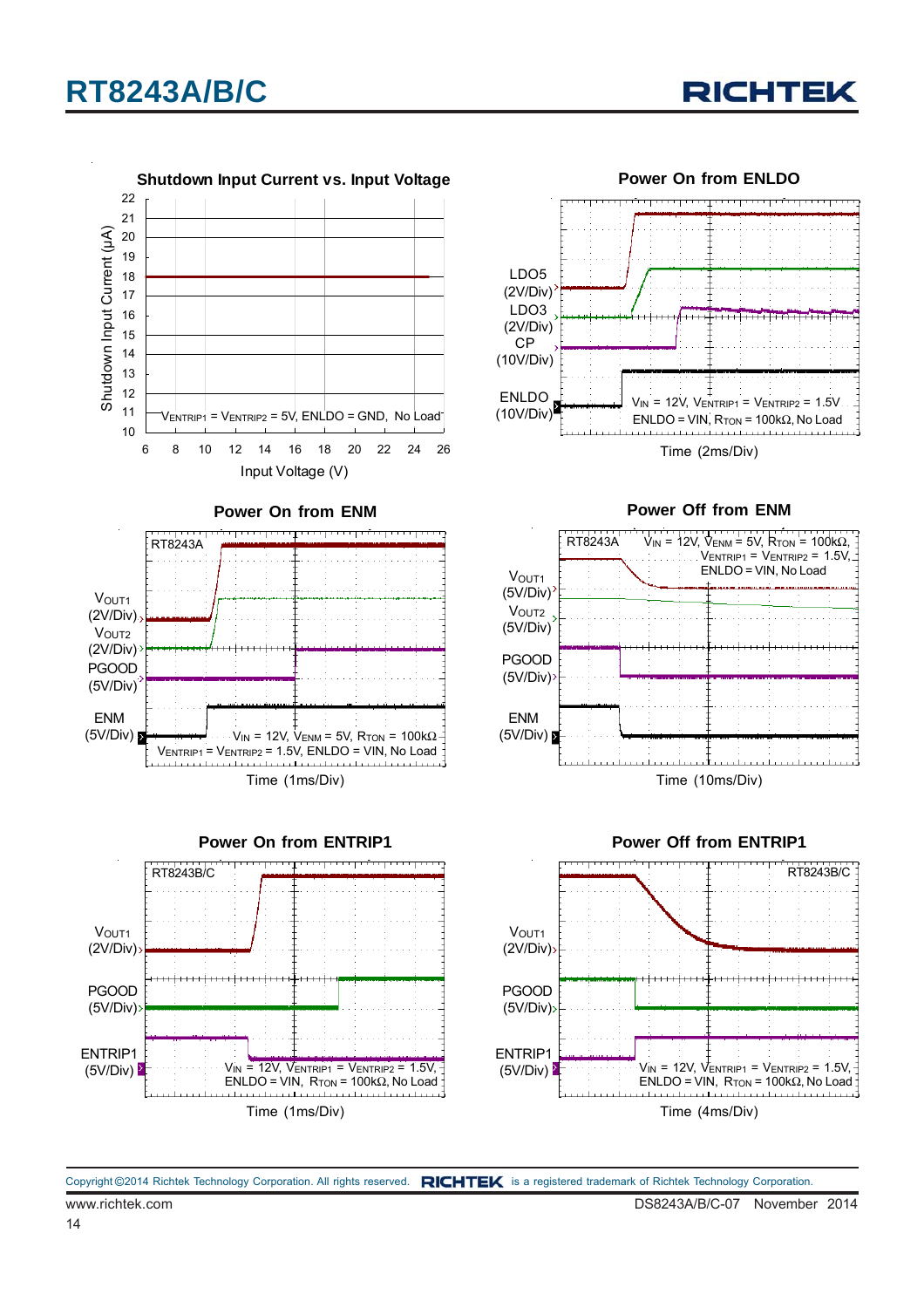













**VOUT2 DEM-MODE Load Transient Response** 



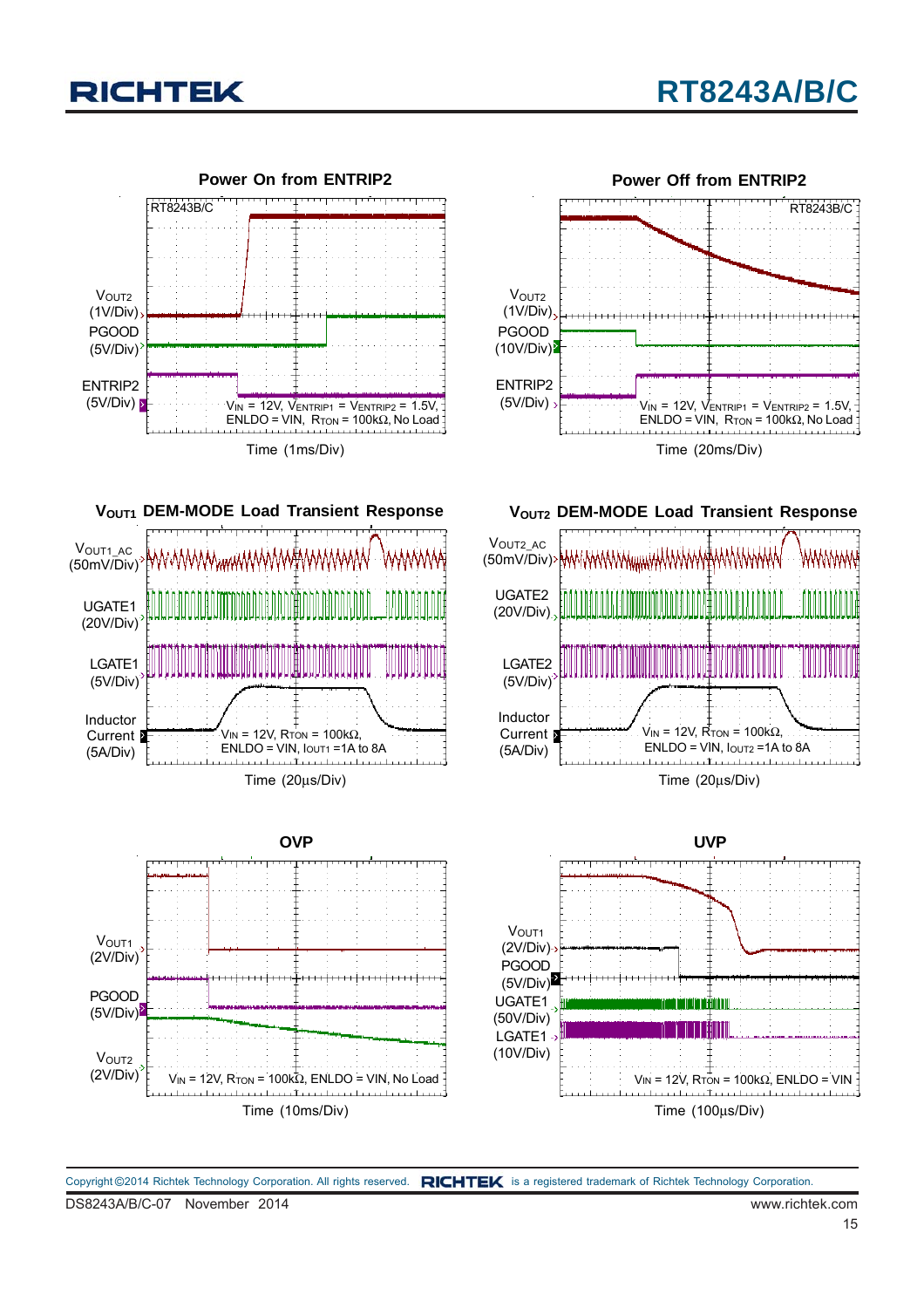### **Application Information**

The RT8243A/B/C is a dual, Mach Response™ DRV™ mode synchronous buck controller targeted for notebook system power supply solutions. Richtek's Mach Response<sup>™</sup> technology provides fast response to load steps. The topology circumvents the poor load transient timing problems of fixed frequency current mode PWMs while avoiding the problems caused by widely varying switching frequency in conventional constant on-time and constant off-time PWM schemes. A special adaptive ontime control trades off the performance and efficiency over wide input voltage range. The RT8243A/B/C includes 5V (LDO5) and 3.3V (LDO3) linear regulators. The LDO5 linear regulator steps down the battery voltage to supply both internal circuitry and gate drivers. The synchronous switch gate drivers are directly powered by LDO5. When V<sub>OUT1</sub> rises above 4.66V, an automatic circuit disconnects the linear regulator and allows the device to be powered by  $V<sub>OUT1</sub>$  via the BYP1 pin.

#### **PWM Operation**

The Mach Response<sup>™</sup> DRV<sup>™</sup> mode controller relies on the output filter capacitor's Effective Series Resistance (ESR) to act as a current sense resistor, so that the output ripple voltage provides the PWM ramp signal. Referring to the RT8243A/B/C's Function Block Diagram, the synchronous high side MOSFET will be turned on at the beginning of each cycle. After the internal one-shot timer expires, the MOSFET will be turned off. The pulse width of this one-shot is determined by the converter's input voltage and the output voltage to keep the frequency fairly constant over the entire input voltage range. Another oneshot sets a minimum off-time (400ns typ.). The on-time one-shot will be triggered if the error comparator is high, the low side switch current is below the current limit threshold, and the minimum off-time one-shot has timed out.

#### **PWM Frequency and On-time Control**

For each specific input voltage range, the Mach Response<sup>™</sup> control architecture runs with pseudo constant frequency by feed forwarding the input and output voltage into the on-time one-shot timer. The high side switch

on-time is inversely proportional to the input voltage as measured by  $V_{IN}$  and proportional to the output voltage. There are two benefits of a constant switching frequency. First, the frequency can be selected to avoid noise sensitive regions such as the 455kHz IF band. Second, the inductor ripple current operating point remains relatively constant, resulting in easy design methodology and predictable output voltage ripple. The frequency for 3V SMPS is set higher than the frequency for 5V SMPS. This is done to prevent audio frequency "beating" between the two sides, which switch asynchronously for each side. The TON pin is connected to GND through the external resistor,  $R_{TON}$ , to set the switching frequency.

The RT8243A/B/C adaptively changes the operation frequency according to the input voltage. Higher input voltage usually comes from an external adapter, so the RT8243A/B/C operates with higher frequency to have better performance. Lower input voltage usually comes from a battery, so the RT8243A/B/C operates with lower switching frequency for lower switching losses. For a specific input voltage range, the switching cycle period is given by :

For 
$$
5.5V < V_{IN} < 6.5V
$$
:

 $ts_1 = 61.28p \times R_{TON}$  $t_{S2}$  = 44.43p x  $R_{TON}$ 

For  $6.5V < V_{IN} < 12V$ :

 $ts_1 = 51.85p \times R_{TON}$ 

 $ts<sub>2</sub> = 44.43p \times R_{TON}$ 

For  $12V < V_{IN} < 25V$ :

 $t_{S1}$  = 45.75p x R<sub>TON</sub>  $t<sub>S2</sub>$  = 39.2p x R<sub>TON</sub>

The on-time guaranteed in the Electrical Characteristics table is influenced by switching delays in the external high side power MOSFET. Two external factors that influence switching frequency accuracy are resistive drops in the two conduction loops (including inductor and PC board resistance) and the dead time effect. These effects are the largest contributors to the change of frequency with changing load current. The dead time effect increases

www.richtek.com DS8243A/B/C-07 November 2014 Copyright ©2014 Richtek Technology Corporation. All rights reserved. RICHTEK is a registered trademark of Richtek Technology Corporation.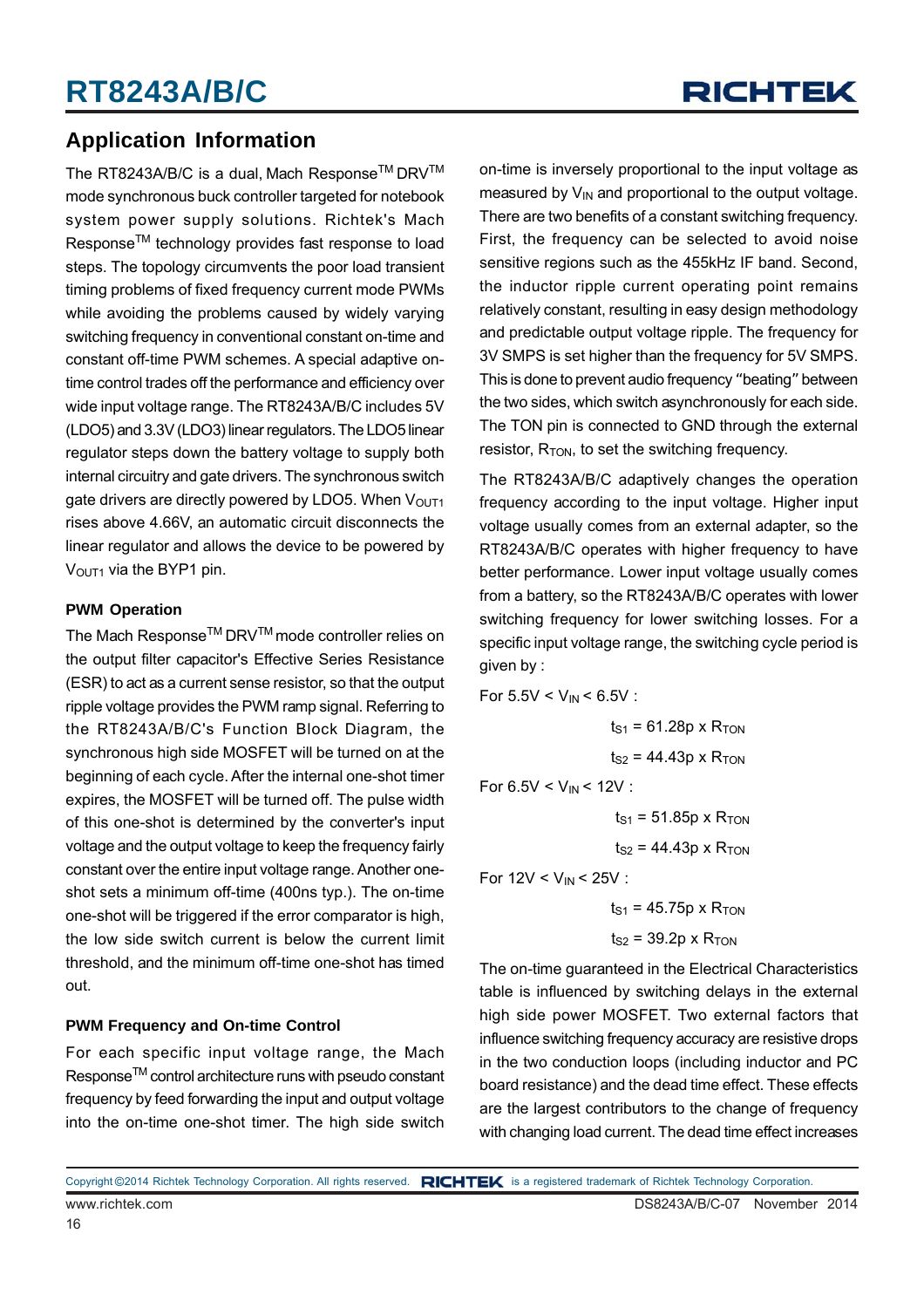# **RT8243A/B/C**

the effective on-time by reducing the switching frequency as one or both dead times. It occurs only in PWM mode when the inductor current reverses at light or negative load currents. With reversed inductor current, the inductor's EMF causes PHASEx to go high earlier than normal, hence extending the on-time by a period equal to the low to high dead time. For loads above the critical conduction point, the actual switching frequency is :

 $f = (V_{\text{OUT}} + V_{\text{DROP1}}) / (t_{\text{ON}} \times (V_{\text{IN}} + V_{\text{DROP1}} - V_{\text{DROP2}}))$ 

where  $V_{DROP1}$  is the sum of the parasitic voltage drops in the inductor discharge path, including synchronous rectifier, inductor, and PC board resistances;  $V_{DROP2}$  is the sum of the resistances in the charging path; and  $t_{ON}$ is the on-time calculated by the RT8243A/B/C.

#### **Operation Mode Selection**

The RT8243A/B supports two operation modes : Diode Emulation Mode and Ultrasonic Mode. The RT8243C only supports Ultrasonic Mode. The operation mode can be set via the ENM pin for RT8243A or SECFB pin for RT8243B.

| <b>Part Number</b>               | <b>RT8243A</b>      | <b>RT8243B</b> | <b>RT8243C</b> |  |
|----------------------------------|---------------------|----------------|----------------|--|
| Pin Name                         | <b>SECFB</b><br>ENM |                | <b>SECFB</b>   |  |
| $Pin-13$<br><b>Voltage Range</b> | Mode State          |                |                |  |
| 4.5V to 5V                       | ASM                 | ASM            | ASM            |  |
| 2.3V to 3.6V                     | <b>DEM</b>          | DEM            | <b>ASM</b>     |  |
| 1.2V to 1.8V                     | ASM                 | ASM            | ASM            |  |
| Below 0.8V                       | Shutdown            | UVP            | UVP            |  |

#### **Table 1. Operation Mode Setting**

#### **Diode Emulation Mode**

In Diode Emulation Mode, the RT8243A/B automatically reduces switching frequency at light load conditions to maintain high efficiency. This reduction of frequency is achieved smoothly. As the output current decreases from heavy-load condition, the inductor current is also reduced, and eventually comes to the point that its current valley touches zero, which is the boundary between continuous conduction and discontinuous conduction modes. By emulating the behavior of diodes, the low side MOSFET allows only partial negative current to flow when the inductor free wheeling current becomes negative. As the

load current is further decreased, it takes longer and longer time to discharge the output capacitor to the level that requires the next "ON" cycle. The on-time is kept the same as that in the heavy load condition. In reverse, when the output current increases from light load to heavy load, the switching frequency increases to the preset value as the inductor current reaches the continuous conduction. The transition load point to the light load operation is shown in Figure 3. and can be calculated as follows :



Figure 3. Boundary condition of CCM/DEM

| $I_{LOAD(SKIP)} \approx \frac{(V_{IN} - V_{OUT})}{2!} \times t_{ON}$ |  |
|----------------------------------------------------------------------|--|
|                                                                      |  |
|                                                                      |  |

where  $t_{ON}$  is the on-time.

The switching waveforms may appear noisy and asynchronous when light loading causes diode emulation operation. This is normal and results in high efficiency. Trade offs in PFM noise vs. light load efficiency is made by varying the inductor value. Generally, low inductor values produce a broader efficiency vs. load curve, while higher values result in higher full load efficiency (assuming that the coil resistance remains fixed) and less output voltage ripple. Penalties for using higher inductor values include larger physical size and degraded load transient response (especially at low input voltage levels).

#### **Ultrasonic Mode**

The RT8243A/B/C activates a unique type of Diode Emulation Mode with a minimum switching frequency of 25kHz, called Ultrasonic Mode. This mode eliminates audio-frequency modulation that would otherwise be present when a lightly loaded controller automatically skips pulses. In Ultrasonic Mode, the low side switch gate driver signal is "OR"ed with an internal oscillator (>25kHz). Once the internal oscillator is triggered, the ultrasonic controller pulls LGATEx high and turns on the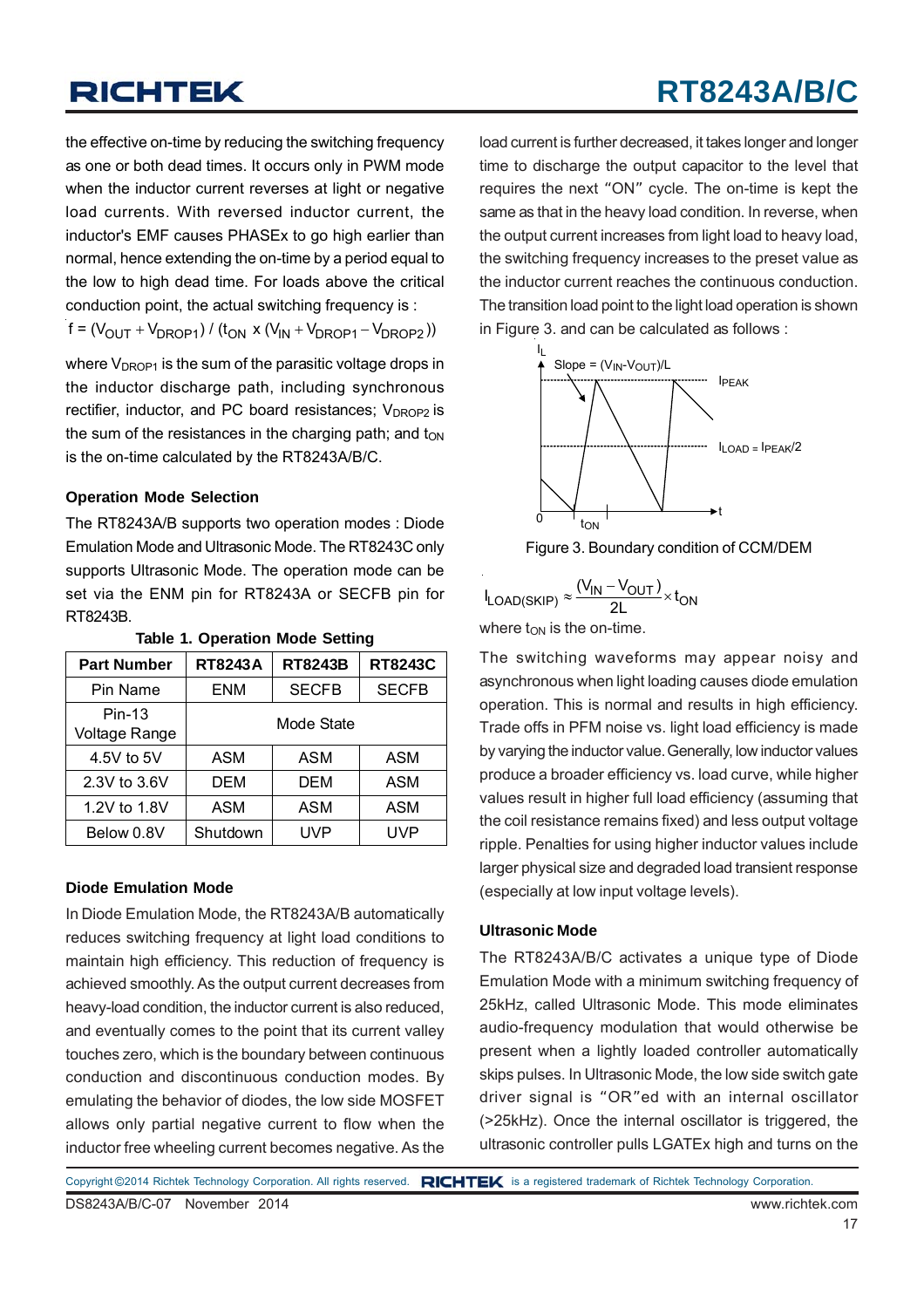# RICHTEK

low side MOSFET to induce a negative inductor current. After the output voltage falls below the reference voltage, the controller turns off the low side MOSFET (LGATEx pulled low) and triggers a constant on-time (UGATExdriven high). When the on-time has expired, the controller reenables the low side MOSFET until the controller detects that the inductor current dropped below the zero crossing threshold.

#### **Linear Regulators (LDOx)**

The RT8243A/B/C includes 5V (LDO5) and 3.3V (LDO3) linear regulators. The regulators can supply up to 100mA for external loads. Bypass LDOx with a minimum 4.7μF ceramic capacitor. When  $V<sub>OUT1</sub>$  is higher than the switch over threshold (4.66V), an internal 1.5Ω P-MOSFET switch connects BYP1 to the LDO5 pin while simultaneously disconnects the internal linear regulator.

#### **Current Limit Setting (ENTRIPx)**

The RT8243A/B/C has cycle-by-cycle current limit control. The current limit circuit employs a unique "valley" current sensing algorithm. If the magnitude of the current sense signal at PHASEx is above the current limit threshold, the PWM is not allowed to initiate a new cycle (Figure 4). The actual peak current is greater than the current limit threshold by an amount equal to the inductor ripple current. Therefore, the exact current limit characteristic and maximum load capability are a function of the sense resistance, inductor value, and battery and output voltage.



Figure 4. "Valley" Current Limit

The RT8243A/B/C uses the on resistance of the synchronous rectifier as the current sense element and supports temperature compensated MOSFET  $R_{DS(ON)}$ sensing. The  $R_{\text{II-M}}$  resistor between the ENTRIPx pin and GND sets the current limit threshold. The resistor,  $R_{\text{II IM}}$ , is connected to a current source from ENTRIPx which is

10μA (typ.) at room temperature. The current source has a 4700ppm/°C temperature slope to compensate the temperature dependency of the  $R_{DS(ON)}$ . When the voltage drop across the sense resistor or low side MOSFET equals 1/10 the voltage across the  $R_{\text{IUM}}$  resistor, positive current limit will be activated. The high side MOSFET will not be turned on until the voltage drop across the MOSFET falls below 1/10 the voltage across the  $R_{II,IM}$  resistor.

Choose a current limit resistor according to the following equation :

 $V<sub>ILIM</sub> = (R<sub>ILIM</sub> x 10µA) / 10 = I<sub>ILIM</sub> x R<sub>DS(ON)</sub>$ 

 $R<sub>ILIM</sub> = (I<sub>ILIM</sub> × R<sub>DS(ON)</sub>) × 10 / 10<sub>µ</sub>A$ 

Carefully observe the PC board layout guidelines to ensure that noise and DC errors do not corrupt the current sense signal at PHASEx and GND. Mount or place the IC close to the low side MOSFET.

#### **Charge Pump (SECFB)**

The external 14V charge pump is driven by LGATEx. When LGATEx is low, C1 will be charged by  $V_{\text{OUT1}}$  through D1. C1 voltage is equal to  $V<sub>OUT1</sub>$  minus the diode drop. When LGATEx becomes high, C1 transfers the charge to C2 through D2 and charges C2 voltage to  $V_{LGATFX}$  plus C1 voltage. As LGATEx transitions low on the next cycle, C3 is charged to C2 voltage minus a diode drop through D3. Finally, C3 charges C4 through D4 when LGATEx switches high. Thus, the total charge pump voltage,  $V_{CP}$ , is :

 $V_{CP}$  =  $V_{OUT1}$  + 2 x  $V_{LGATEX}$  – 4 x  $V_D$ 

where V<sub>LGATEx</sub> is the peak voltage of the LGATEx driver which is equal to LDO5 and  $V_D$  is the forward voltage dropped across the Schottky diode.

The SECFB pin in the RT8243B/C is used to monitor the charge pump via a resistive voltage divider to generate approximately 14V DC voltage and the clock driver uses  $V<sub>OUT1</sub>$  as its power supply. In the event where SECFB drops below its feedback threshold, an ultrasonic pulse will occur to refresh the charge pump driven by LGATEx. If there's an overload on the charge pump in which SECFB can not reach more than its feedback threshold, the controller will enter Ultrasonic Mode. Special care should be taken to ensure that enough normal ripple voltage is present on each cycle to prevent charge pump shutdown.

Copyright ©2014 Richtek Technology Corporation. All rights reserved. RICHTEK is a registered trademark of Richtek Technology Corporation.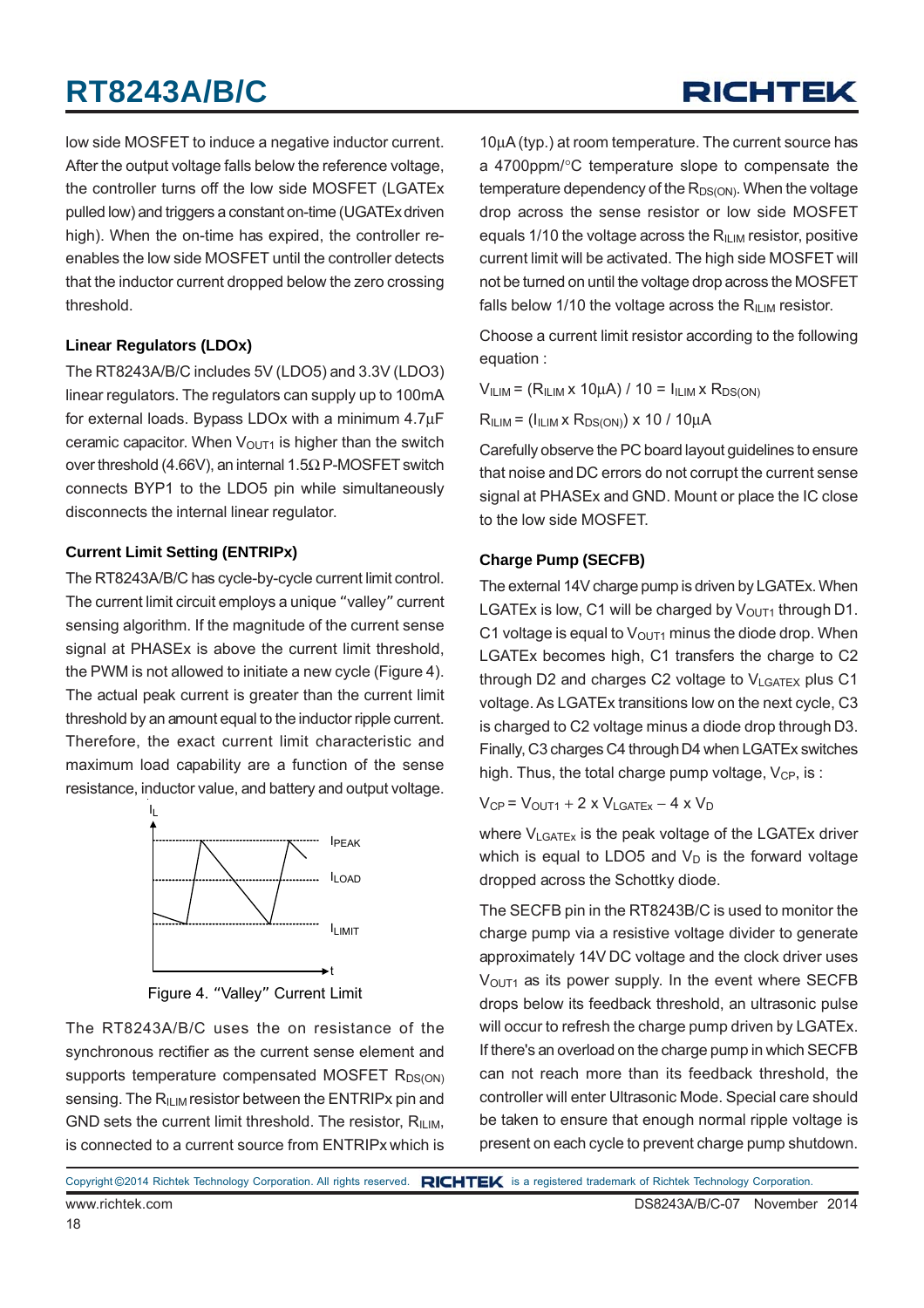The robustness of the charge pump can be increased by reducing the charge pump decoupling capacitor and placing a small ceramic capacitor,  $C_F$  (47pF to 220pF), in parallel with the upper leg of the SECFB resistor feedback network, R<sub>CP1</sub>, as shown below in Figure 5.





#### **MOSFET Gate Driver (UGATEx, LGATEx)**

The high side driver is designed to drive high current, low  $R_{DS(ON)}$  N-MOSFET(s). When configured as a floating driver, 5V bias voltage is delivered from the LDO5 supply. The average drive current is also calculated by the gate charge at  $V_{\text{GS}}$  = 5V times switching frequency. The instantaneous drive current is supplied by the flying capacitor between BOOTx and PHASEx pins. A dead time to prevent shoot through is internally generated from high side MOSFET off to low side MOSFET on and low side MOSFET off to high side MOSFET on.

The low side driver is designed to drive high current low  $R_{DS(ON)}$  N-MOSFET(s). The internal pull down transistor that drives LGATEx low is robust, with a 1.5 $Ω$  typical onresistance. A 5V bias voltage is delivered from the LDO5 supply. The instantaneous drive current is supplied by an input capacitor connected between LDO5 and GND.

For high current applications, some combinations of high and low side MOSFETs may cause excessive gate drain coupling, which leads to efficiency killing, EMI producing, shoot through currents. This is often remedied by adding a resistor in series with BOOTx, which increases the turn on time of the high side MOSFET without degrading the turn-off time. See Figure 6.



#### **Soft-Start**

The RT8243A/B/C provides an internal soft-start function to prevent large inrush current and output voltage overshoot when the converter starts up. The soft-start (SS) automatically begins once the chip is enabled. During softstart, the internal current limit circuit gradually ramps up the inductor current from zero. The maximum current limit value is set externally as described in previous section. The soft-start time is determined by the current limit level and output capacitor value. The current limit threshold ramp up time is typically 2ms from zero to 200mV after ENTRIPx is enabled. A unique PWM duty limit control that prevents output over voltage during soft-start period is designed specifically for FBx floating.

#### **UVLO Protection**

The RT8243A/B/C has LDO5 under voltage lock out protection (UVLO). When the LDO5 voltage is lower than 4.05V (typ.) and the LDO3 voltage is lower than 2.2V (typ.), both switch power supplies are shut off. This is a nonlatch protection.

#### **Power Good Output (PGOOD)**

PGOOD is an open-drain type output and requires a pull up resistor. PGOOD is actively held low in soft-start, standby, and shutdown. It is released when both output voltages are above 90% of the nominal regulation point for RT8243A. For RT8243B/C, besides requiring both output voltages to be above 90% of nominal regulation point, the SECFB threshold must also be above 50% of nominal regulation point in order for PGOOD to be released. The PGOOD signal goes low if either output turns off or is 10% below its nominal regulation point.

#### **Output Over Voltage Protection (OVP)**

The output voltage can be continuously monitored for over voltage. If the output voltage exceeds 12% of its set voltage threshold, the over voltage protection is triggered and the LGATEx low side gate drivers are forced high. This activates the low side MOSFET switch, which rapidly discharges the output capacitor and pulls the input voltage downward.

Figure 6. Increasing the UGATEx Rise Time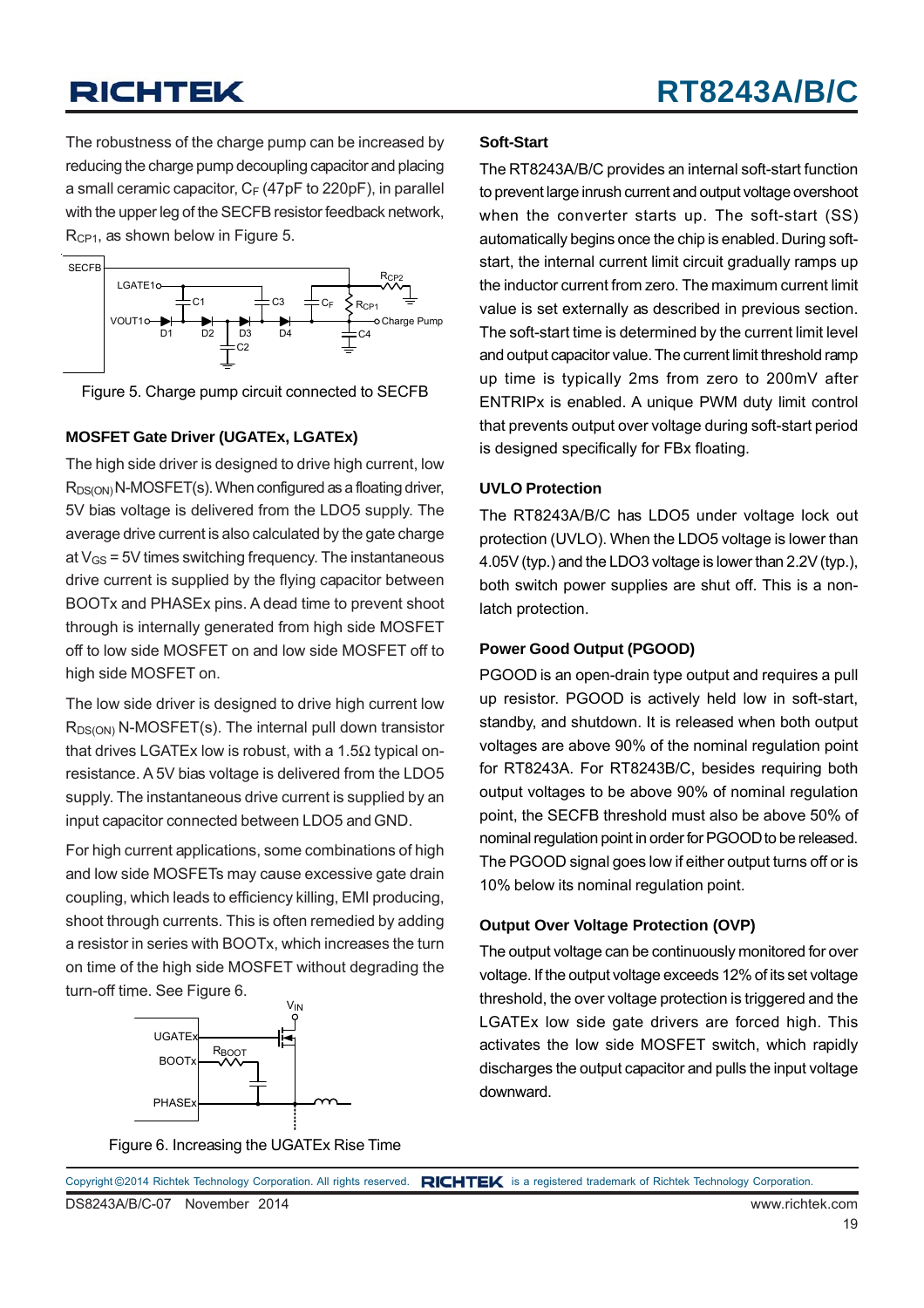The RT8243A/B/C is latched once OVP is triggered and can only be released by either toggling ENLDO, ENTRIPx or cycling VIN. There is a 5μs delay built into the over voltage protection circuit to prevent false transition.

Note that latching LGATEx high will cause the output voltage to dip slightly negative due to previously stored energy in the LC tank circuit. For loads that cannot tolerate a negative voltage, place a power Schottky diode across the output to act as a reverse polarity clamp.

If the over voltage condition is caused by a short in high side switch, turning the low side MOSFET on 100% will create an electrical short between the battery and GND, hence blowing the fuse and disconnecting the battery from the output.

#### **Output Under voltage Protection (UVP)**

The output voltage can be continuously monitored for under voltage. If the output is less than 58% of its set voltage threshold, the under voltage protection will be triggered and then both UGATEx and LGATEx gate drivers will be forced low. The UVP is ignored for at least 5ms (typ.) after a start up or a rising edge on ENTRIPx. Toggle ENTRIPx or cycle VIN to reset the UVP fault latch and restart the controller.

#### **Thermal Protection**

The RT8243A/B/C features thermal shutdown to prevent damage from excessive heat dissipation. Thermal shutdown occurs when the die temperature exceeds 150°C. All internal circuitry is inactive during thermal shutdown. The RT8243A/B/C triggers thermal shutdown if LDOx is not supplied from  $V_{\text{OUTx}}$ , while input voltage on VIN and drawing current from LDOx are too high. Nevertheless, even if LDOx is supplied from  $V_{\text{OUTx}}$ , overloading LDOx can cause large power dissipation on automatic switches, which may still result in thermal shutdown.

#### **Discharge Mode (Soft Discharge)**

When ENTRIPx is low and a transition to standby or shutdown mode occurs, or the output under voltage fault latch is set, the output discharge mode will be triggered. During discharge mode, an internal switch creates a path for discharging the output capacitors' residual charge to GND.

#### **Shutdown Mode**

SMPS1, SMPS2, LDO3 and LDO5 all have independent enabling control. Drive ENLDO, ENTRIP1 and ENTRIP2 below the precise input falling edge trip level to place the RT8243A/B/C in its low power shutdown state. The RT8243A/B/C consumes only 20μA of input current while in shutdown. When shutdown mode is activated, the reference turns off. The accurate 0.95V falling edge threshold on ENLDO can be used to detect a specific analog voltage level and to shutdown the device. Once in shutdown, the 1.6V rising edge threshold activates, providing sufficient hysteresis for most applications.

#### **Power Up Sequencing and On/Off Controls (ENTRIPx, ENM)**

ENTRIP1 and ENTRIP2 control SMPS power up sequencing. When the RT8243A/B/C is applied in the single channel mode, ENTRIPx disables the respective output when ENTRIPx voltage rises above 4.5V. Furthermore, when the RT8243A is applied in the dual channel mode, the outputs are enabled when ENM voltage rises above 2.3V.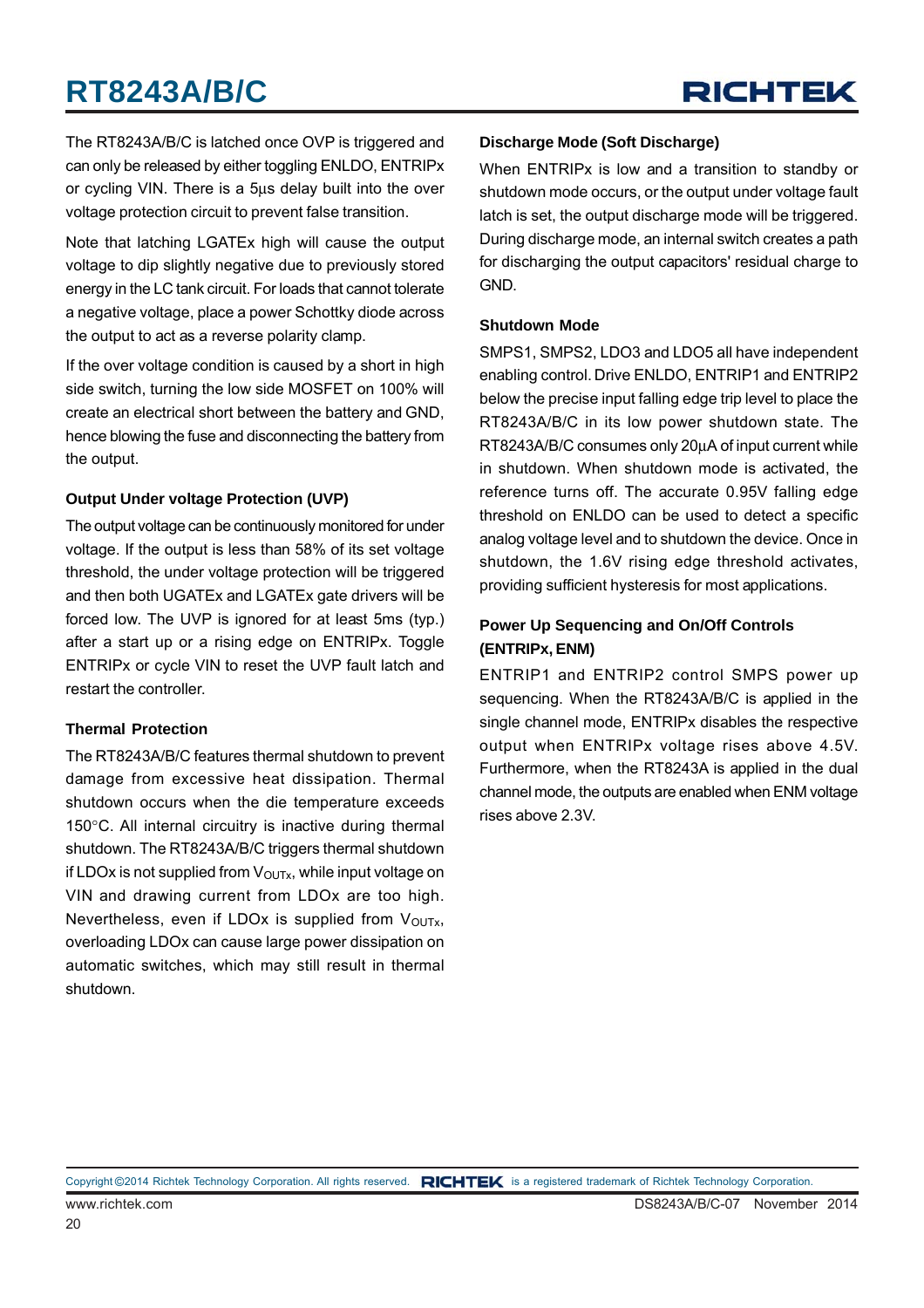

#### **Table1. Operation Mode Truth Table**

| Mode                                                                                  | <b>Condition</b>                                                                                | <b>Comment</b>                                                                                                                                             |  |  |  |
|---------------------------------------------------------------------------------------|-------------------------------------------------------------------------------------------------|------------------------------------------------------------------------------------------------------------------------------------------------------------|--|--|--|
| <b>Power Up</b>                                                                       | LDOx < UVLO threshold                                                                           | Transitions to discharge mode after VIN POR and<br>after REF becomes valid. LDO5 and LDO3 remain<br>active.                                                |  |  |  |
| Run                                                                                   | ENLDO = high, $V_{OUT1}$ or $V_{OUT2}$ are<br>enabled                                           | Normal Operation.                                                                                                                                          |  |  |  |
| <b>Over Voltage</b><br>Either output >112% of the nominal level.<br><b>Protection</b> |                                                                                                 | LGATEx is forced high. LDO3 and LDO5 are active.<br>Exit by VIN POR or by toggling ENLDO, ENTRIPX,<br>and ENM.                                             |  |  |  |
| <b>Under Voltage</b><br><b>Protection</b>                                             | Either output < 58% of the nominal level<br>after 3ms time-out expires and output is<br>enabled | Both UGATEx and LGATEx are forced low and<br>enter discharge mode. LDO3 and LDO5 are active.<br>Exit by VIN POR or by toggling ENLDO, ENTRIPX,<br>and ENM. |  |  |  |
| <b>Discharge</b>                                                                      | Either output is still high in standby mode<br>or shutdown mode                                 | During discharge mode, there is one path to<br>discharge the output capacitors' residual charge to<br>GND via an internal switch.                          |  |  |  |
| <b>Standby</b>                                                                        | ENTRIPx or ENM < startup threshold,<br>$ENLDO = high.$                                          | LDO3 and LDO5 are active.                                                                                                                                  |  |  |  |
| <b>Shutdown</b>                                                                       | $ENLDO = low$                                                                                   | All circuitry are off.                                                                                                                                     |  |  |  |
| <b>Thermal</b><br>Shutdown                                                            | $T_{\rm J}$ > 150°C                                                                             | All circuitry are off. Exit by VIN POR or by toggling<br>ENLDO, ENTRIPx, and ENM.                                                                          |  |  |  |

**Table 2. Power Up Sequencing (RT8243A)**

| ENLDO (V)                         | ENM (V)                           | <b>ENTRIP1</b><br>(V) | <b>ENTRIP2</b><br>(V) | LDO <sub>5</sub> | LDO <sub>3</sub> | SMPS1 | SMPS2 |
|-----------------------------------|-----------------------------------|-----------------------|-----------------------|------------------|------------------|-------|-------|
| Low                               | Low                               | X                     | X                     | Off              | Off              | Off   | Off   |
| " $>1.6V$ "<br>$\Rightarrow$ High | Low                               | X                     | X                     | On               | On               | Off   | Off   |
| " $>1.6V$ "<br>$\Rightarrow$ High | " $>2.3V$ "<br>$\Rightarrow$ High | Off                   | Off                   | On               | On               | Off   | Off   |
| " $>1.6V$ "<br>$\Rightarrow$ High | " $>2.3V$ "<br>$\Rightarrow$ High | Off                   | On                    | On               | On               | Off   | On    |
| " $>1.6V$ "<br>$\Rightarrow$ High | " $>2.3V$ "<br>$\Rightarrow$ High | On                    | On                    | On               | On               | On    | On    |
| " $>1.6V$ "<br>$\Rightarrow$ High | " $>2.3V$ "<br>$\Rightarrow$ High | On                    | Off                   | On               | On               | On    | Off   |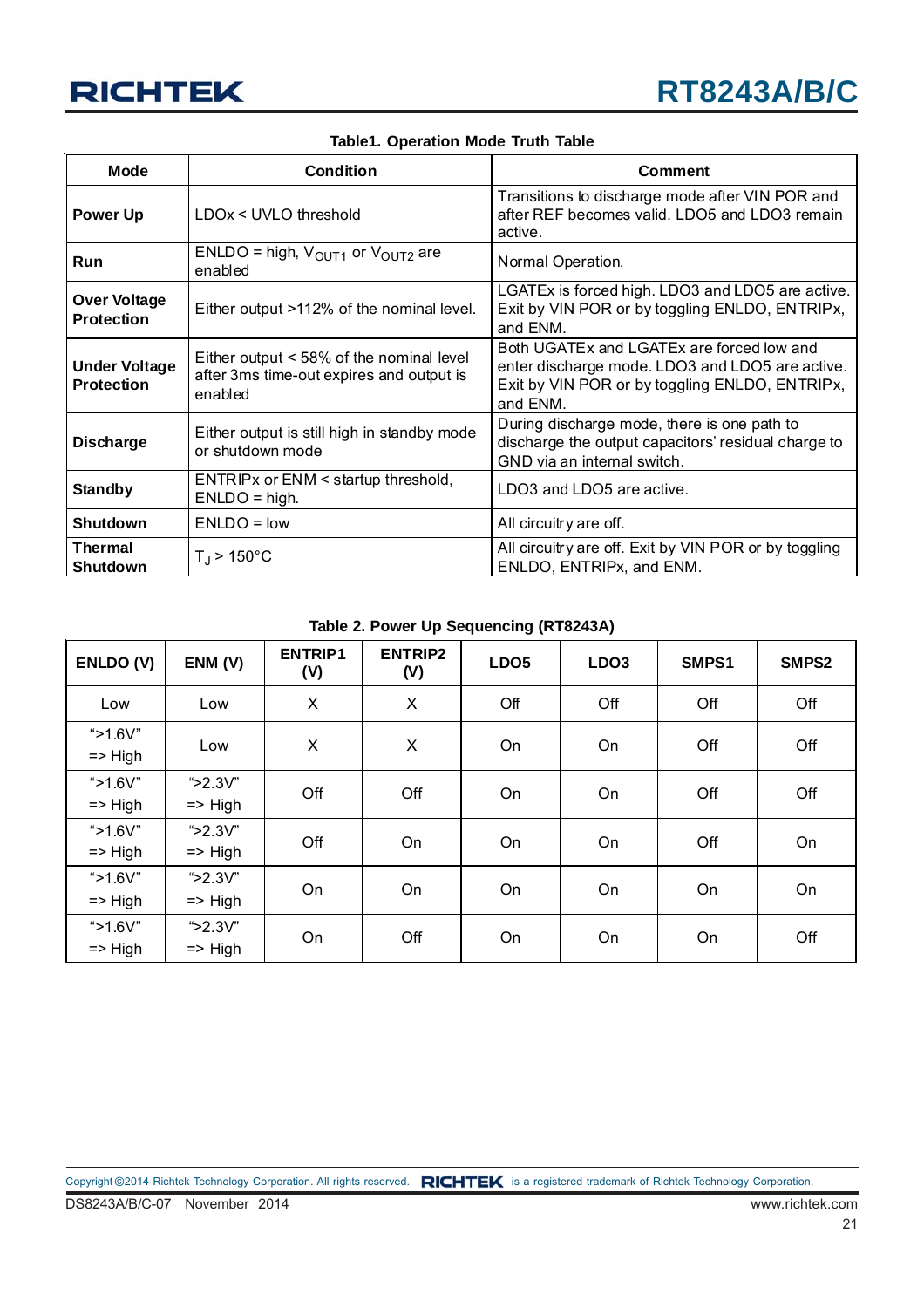

#### **Output Voltage Setting (FBx)**

Connect a resistive voltage divider at the FBx pin between V<sub>OUTx</sub> and GND to adjust the output voltage between 2V and 5.5V (Figure 7). Choose R2 to be approximately 10k $\Omega$ , and solve for R1 using the equation :

 $V_{\text{OUT}} = V_{\text{FBx}} \times \left(1 + \left(\frac{R1}{R2}\right)\right)$ 

where  $V_{Fbx}$  is 2V (typ.).



Figure 7. Setting  $V_{\text{OUTX}}$  with a resistive voltage divider

#### **Output Inductor Selection**

The switching frequency (on-time) and operating point (% ripple or LIR) determine the inductor value as shown below :

$$
L = \frac{t_{ON} \times (V_{IN} - V_{OUTx})}{LIR \times I_{LOAD(MAX)}}
$$

where LIR is the ratio of the peak-to-peak ripple current to the average inductor current.

Find a low-loss inductor having the lowest possible DC resistance that fits in the allotted dimensions. Ferrite cores are often the best choice, although powdered iron is inexpensive and can work well at 200kHz. The core must be large enough not to saturate at the peak inductor  $current, I_{PER}$ :

 $I_{PEAK} = I_{LOAD(MAX)} + [(LIR/2) \times I_{LOAD(MAX)}]$ 

The calculation above shall serve as a general reference. To further improve transient response, the output inductance can be further reduced. Of course, besides the inductor, the output capacitor should also be considered when improving transient response.

#### **Output Capacitor Selection**

The capacitor value and ESR determine the amount of output voltage ripple and load transient response. Thus, the capacitor value must be greater than the largest value calculated from below equations.

$$
V_{SAG} = \frac{(\Delta I_{LOAD})^2 \times L \times (t_{ON} + t_{OFF(MIN)})}{2 \times C_{OUT} \times [V_{IN} \times t_{ON} - V_{OUTX}(t_{ON} + t_{OFF(MIN)})]}
$$
  

$$
V_{SOAR} = \frac{(\Delta I_{LOAD})^2 \times L}{2 \times C_{OUT} \times V_{OUTX}}
$$
  

$$
V_{P-P} = LIR \times I_{LOAD(MAX)} \times \left( ESR + \frac{1}{8 \times C_{OUT} \times f} \right)
$$

where V<sub>SAG</sub> and V<sub>SOAR</sub> are the allowable amount of undershoot and overshoot voltage during load transient,  $V_{p-p}$  is the output ripple voltage, and t<sub>OFF(MIN)</sub> is the minimum off-time.

#### **Thermal Considerations**

For continuous operation, do not exceed absolute maximum junction temperature. The maximum power dissipation depends on the thermal resistance of the IC package, PCB layout, rate of surrounding airflow, and difference between junction and ambient temperature. The maximum power dissipation can be calculated by the following formula :

 $P_{D(MAX)} = (T_{J(MAX)} - T_A)/\theta_{JA}$ 

where  $T_{J(MAX)}$  is the maximum junction temperature,  $T_A$  is the ambient temperature, and  $\theta_{JA}$  is the junction to ambient thermal resistance.

For recommended operating condition specifications, the maximum junction temperature is 125°C. The junction to ambient thermal resistance,  $\theta_{JA}$ , is layout dependent. For WQFN-20L 3x3 package, the thermal resistance,  $\theta_{JA}$ , is 30°C/W on a standard JEDEC 51-7 four-layer thermal test board. The maximum power dissipation at  $T_A = 25^{\circ}$ C can be calculated by the following formula :

 $P_{D(MAX)}$  = (125°C − 25°C) / (30°C/W) = 3.33W for WQFN-20L 3x3 package

www.richtek.com DS8243A/B/C-07 November 2014 Copyright ©2014 Richtek Technology Corporation. All rights reserved. RICHTEK is a registered trademark of Richtek Technology Corporation.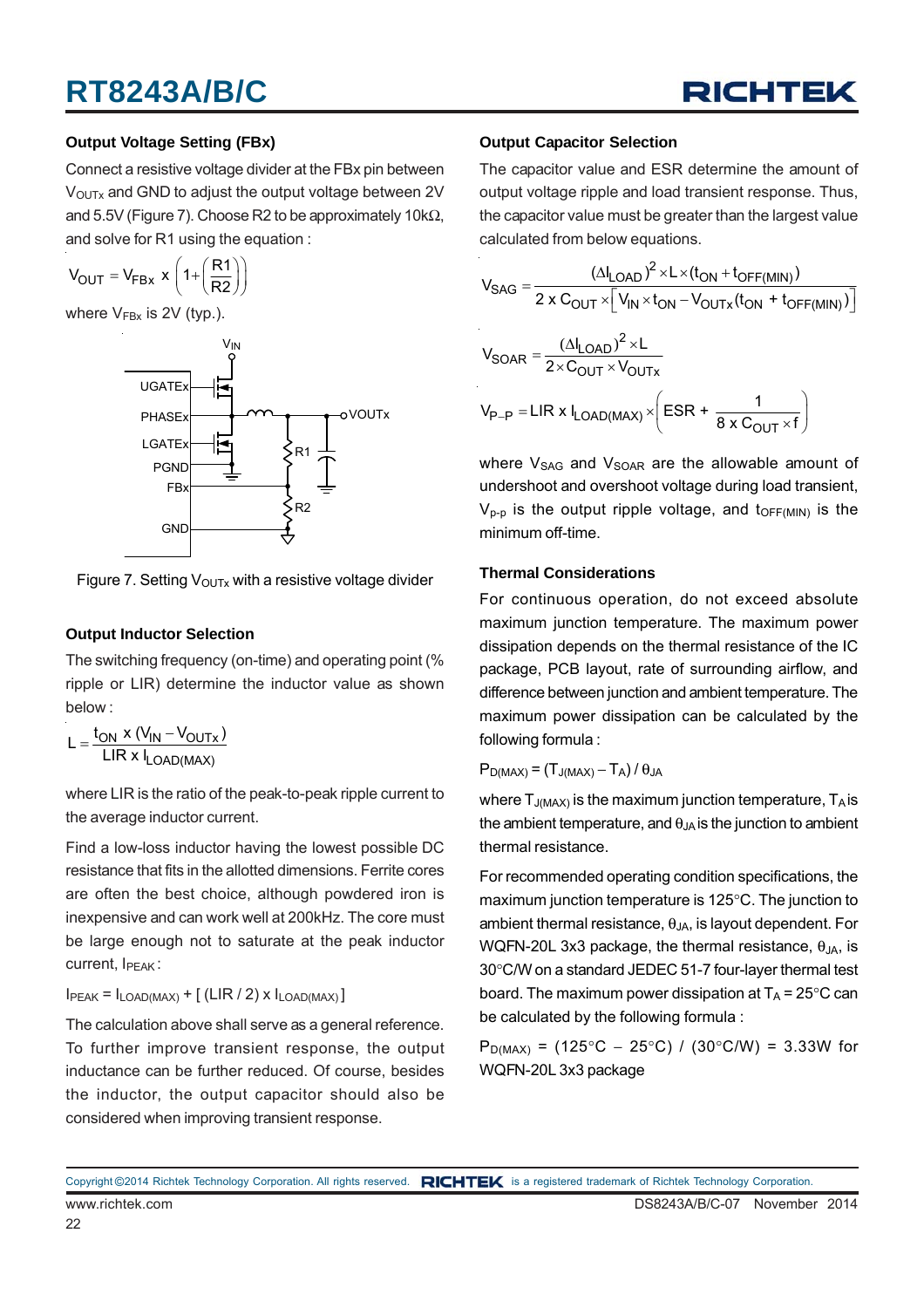The maximum power dissipation depends on the operating ambient temperature for fixed  $T_{J(MAX)}$  and thermal resistance,  $\theta_{JA}$ . The derating curve in Figure 8 allows the designer to see the effect of rising ambient temperature on the maximum power dissipation.



Figure 8. Derating Curve of Maximum Power Dissipation

#### **Layout Considerations**

Layout is very important in high frequency switching converter design. Improper PCB layout can radiate excessive noise and contribute to the converter's instability. Certain points must be considered before starting a layout with the RT8243A/B/C.

- ▶ Place the filter capacitor close to the IC, within 12mm (0.5 inch) if possible.
- $\triangleright$  Keep current limit setting network as close as possible to the IC. Routing of the network should avoid coupling to high-voltage switching node.
- ▶ Connections from the drivers to the respective gate of the high side or the low side MOSFET should be as short as possible to reduce stray inductance. Use 0.65mm (25 mils) or wider trace.
- All sensitive analog traces and components such as FBx, ENTRIPx, PGOOD, and TON should be placed away from high voltage switching nodes such as PHASEx, LGATEx, UGATEx, or BOOTx nodes to avoid coupling. Use internal layer(s) as ground plane(s) and shield the feedback trace from power traces and components.
- Place ground terminal of VIN capacitor(s),  $V_{\text{OUTx}}$ capacitor(s), and source of low side MOSFETs as close to each other as possible. The PCB trace of PHASEx node, which connects to source of high side MOSFET, drain of low side MOSFET and high voltage side of the inductor, should be as short and wide as possible.